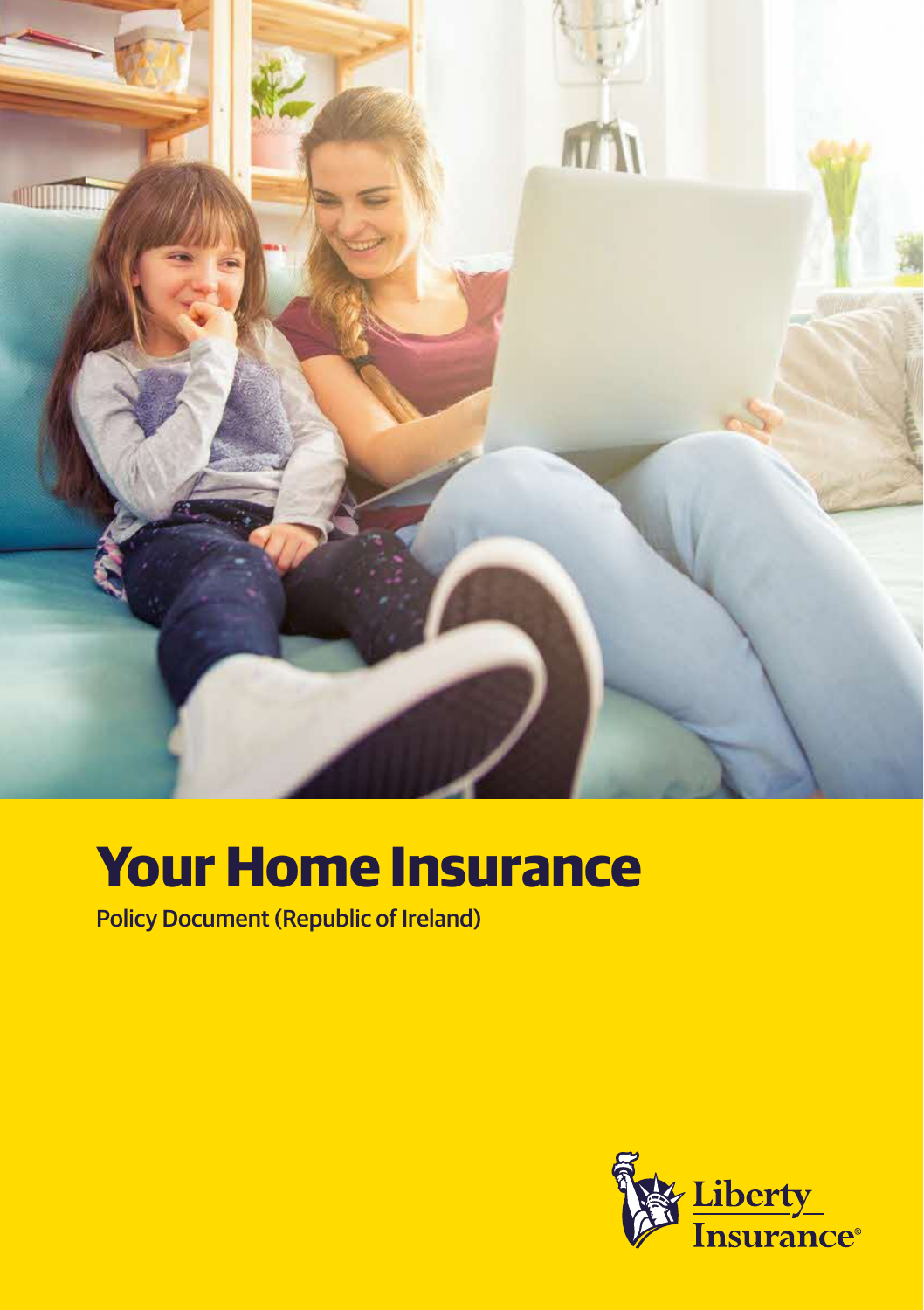# **Useful telephone numbers – Contents**

# Customer services **1800 89 1890**

# Claims 24-hour helpline **1800 77 1800**

Call this number if your circumstances change and you need to update your policy or if you have a question.

Call this 24-hour number if you need to report a claim on your policy.

Emergency repair 24-hour helpline **1800 209 300**

If your home is in need of an emergency repair, we can provide help 24hrs a day, 365 days a year. Call this number to be put in contact with reliable tradespeople such as a plumber or electrician. (see page 6 for more details).

| Section 3 Personal Possessions in or away from the home - 'All risks'31 |
|-------------------------------------------------------------------------|
|                                                                         |
|                                                                         |
|                                                                         |
|                                                                         |
|                                                                         |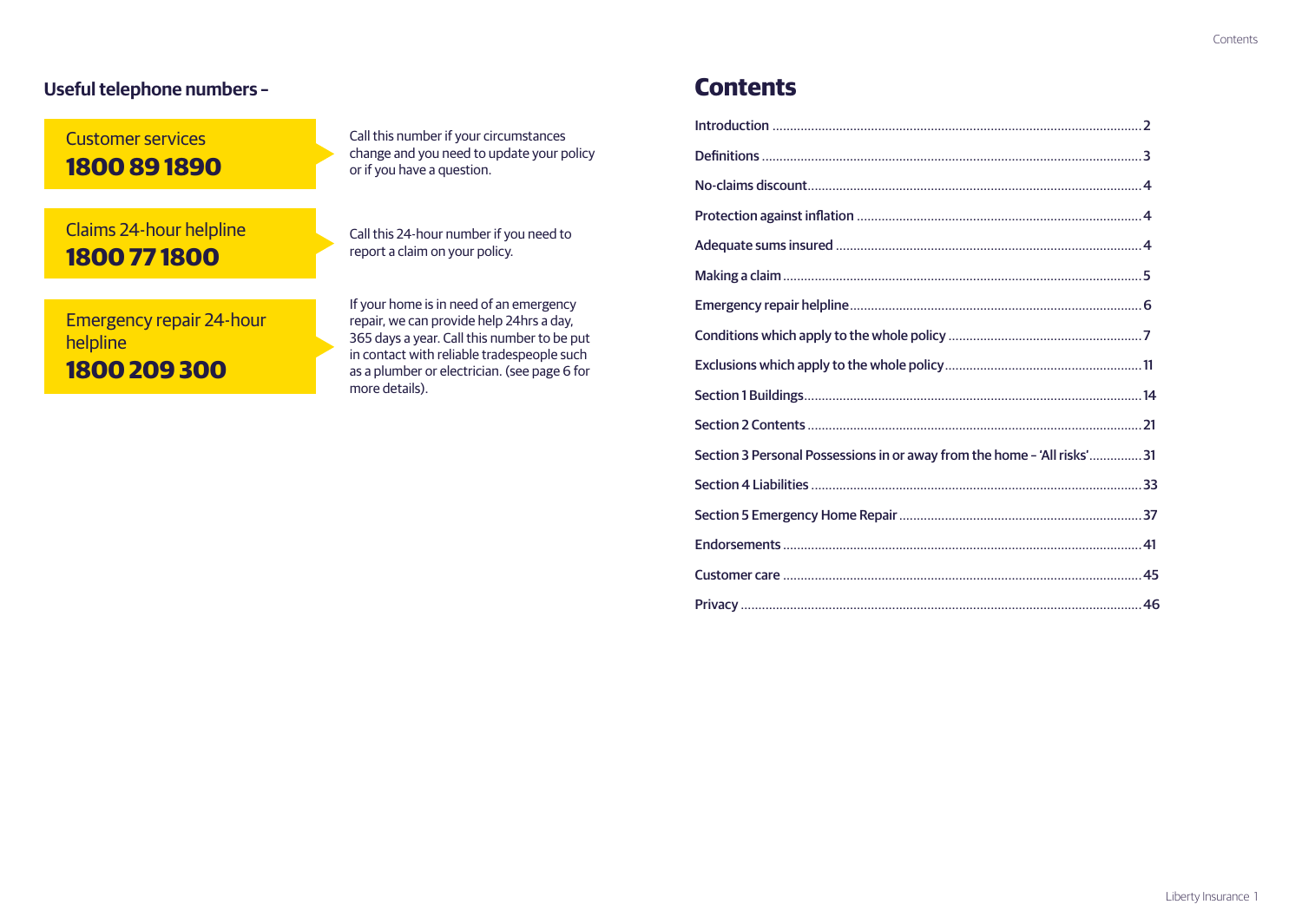# <span id="page-2-0"></span>**Introduction**

We, Liberty Insurance, agree to provide insurance to you, the policyholder named in the policy schedule, for events which happen during any period of insurance for which you have paid, or have agreed to pay, the premium. We will insure you against loss, damage or liability which happens during the period of insurance under the terms, exclusions and conditions of this policy and any endorsements.

Please read this Policy Document and your Schedule carefully to ensure that it provides the cover You require. If the information is not accurate or does not meet the cover required please contact us so that we can help you.

On behalf of Liberty Insurance

Stuart Trotter Ireland Country Manager, Western European Markets

Liberty Seguros, Compania de Seguros Y Reaseguros, S.A, trading as Liberty Insurance is authorised by the General Directorate of Insurance and Pension Funds in Spain and is regulated by the Central Bank of Ireland for conduct of business rules. Liberty Insurance is registered in Ireland, registration number 904632. You can contact the Central Bank of Ireland on 0818 681 681.

# **Definitions**

Accidental damage – sudden and unexpected damage which is not caused deliberately.

Buildings – the private home at the address shown in the schedule. This includes domestic outbuildings, solar panels, swimming pools, tennis courts, hot tubs, septic tanks, fuel tanks, terraces, patios, decked areas, driveways, footpaths, walls, fences, gates, hedges and fixtures and fittings including home electric vehicle charging points, all within the boundaries of the home. Your home must be built of brick, stone or concrete and roofed with slate, tiles or asphalt unless described differently under any endorsement (other than greenhouses, summer houses and garden sheds [A small wooden, PVC cladded or metal building used for storing items such as garden tools, bicycles, and other household items]).

Contents – household goods, home office equipment, valuables, sports equipment and personal belongings (not including hearing aids, mobile phones and accessories) that you or a member of your household own or are legally responsible for. We will also cover fixtures and fittings (as long as they are not your landlord's fixtures and fittings) and interior decorations you own if you are the tenant of the building.

Domestic Employee – Any employee of the insured carrying out solely private domestic work at the insured address.

Domestic Outbuildings – sheds, garages greenhouses and other buildings (but not caravans, mobile homes or log cabins/rooms motor homes), which do not form part of the main buildings of the home and are not used for business purposes.

Endorsement – a variation to the terms of the policy. Excess – the first amount of a claim which you must pay.

Flood – the escape of water from the normal confines of any natural or artificial water course (other than tanks, apparatus or pipe), lake, reservoir canal, dam or inundation from the sea. Home – the private residence as shown in the schedule and its outbuildings (all of which are not used for any business purposes other than paperwork, phone calls and computer work).

Home office equipment – personal computers, monitors, laptops, tablets, printers, phone equipment (excluding mobile phones and equipment supplied by or at the request of an employer or in relation to any business purpose). Insurable Interest – the legal requirement for you as the policyholder to be able to demonstrate an economic loss where the property you are insuring on this policy is lost, destroyed or damaged.

Material Change – answers to any questions asked by us, during the quote process and during the lifetime of the policy, are deemed 'material' to the policy. If the position or answer, in relation to any of these questions, changes you must inform us without delay.

Money – cash, cheques, traveller's cheques, postal and money orders, current postage stamps, National Savings stamps and certificates, Premium Bonds, gift vouchers, travel tickets and trading stamps.

Period of insurance – the period of cover shown in the schedule, and any further period for which we agree to insure you. For the purpose of the no-claims discount, 'period of insurance' means one year from the beginning of the policy to the first renewal date, and then each year between renewal dates.

Personal belongings – luggage, clothing, jewellery, watches, sports and musical equipment and items you normally wear or carry with you. All items must belong to members of your household or be your legal responsibility.

Schedule – a document that includes your details, dates of insurance, the property insured and the sums insured. The schedule forms part of this policy.

Terrorism – is defined as any act, or the use or threat of force, including but not limited to: a) threat of or actual endangerment of the life of a person(s); (b) threat of or actual serious violence against any person(s); (c) threat of or actual damage to any form of property; (d) creating a serious risk to the health and safety of the public; which is committed by any person(s) for political. religious or ideological purposes to influence any government or to intimidate, bully, pressurise or to put any member of the public in fear.

Unfurnished – does not contain enough furniture, furnishings or appliances for normal living conditions Unoccupied – not lived in by a member of your household or anyone authorised by you as your or their permanent address.

Valuables – jewellery, items of precious metals, timepieces, photographic equipment, works of art, antiques, furs, musical instruments, collections of stamps, curios, coins or medals. The most we will pay is €3,000 for any single item and 33% of the contents sum insured in total for these items.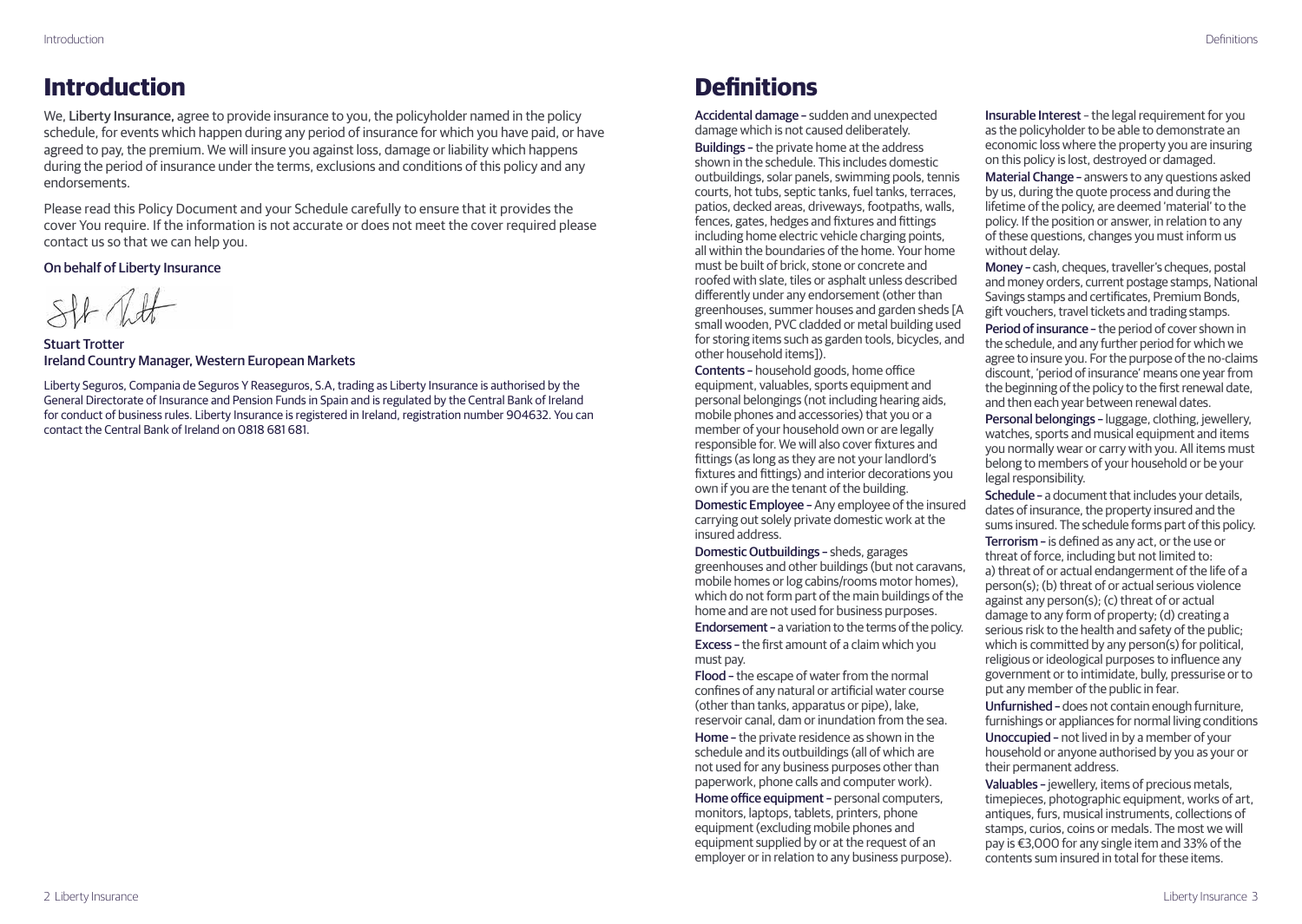#### <span id="page-3-0"></span>We, us - Liberty Insurance.

Your household - you and all others permanently living with you (apart from tenants or paying guests) at the home.

You, your – the person or people noted in the schedule under 'Proposer(s) Details'.

# **No-claims discount**

For the purpose of the no-claims discount, 'period of insurance' means one year from the beginning of the policy to the first renewal date, and then each year between renewal dates.

If no claim is made during a period of insurance, we will reduce the renewal premium at the renewal date in line with our no-claims discount scale. You can ask us for details of the no-claims discount scale.

If a claim is made during a period of insurance, your no claims discount may be reduced at the renewal date and we may also load your premium.

You cannot transfer your no-claims discount to anyone else.

# **Protection against inflation**

To help protect you against inflation we may adjust the sum insured in line with indexes such as the House Building Cost Index prepared by the Department of the Environment and the Durable Household Goods Section of the Consumer Price Index prepared by the Central Statistics Office.

- The adjustments apply to your buildings and contents sum insured but not to any limits that apply.
- If the index falls, your sum insured will stay at the same level.
- When you renew your policy, your premium will be based on the adjusted sum insured.

You should not rely on this inflation protection or index linking alone. We strongly recommend that you review your Sum Insured on an ongoing basis as you are responsible for ensuring that this is adequate for your needs.

# **Adequate sums insured**

It is your responsibility to ensure your sums insured are adequate. If your sums insured are not adequate you must advise us. For buildings the sum insured should cover the total cost of reinstating the buildings. For contents, valuables and personal belongings the sum insured should cover the cost of replacing all the items as new.

If you do not have sufficient cover for these sections you will not have enough cover in the event of a claim. For example, if the amount you have insured on your policy is equal to 75% of the full value, then you will only receive 75% of any claim.

# **Making a claim**

If you need to make a claim, the main steps are outlined below. It is important that you also read the claim conditions under section 'Conditions which apply to the whole policy'.

- Check your schedule and policy booklet which tells you what is covered and read the claims conditions under section 'Conditions which apply to the whole policy'.
- Inform the Gardai immediately in the case of theft, attempted theft or malicious damage and get a copy of the Garda report.
- Contact us immediately on the claims 24-hour helpline.
- While we can agree some claims over the phone, we may need to ask you to fill in a claim form and give us further information, or we may want to arrange a visit and inspection.
- You should arrange to have emergency repairs carried out to prevent possible further damage to your property. However, you must not carry out any other repairs or throw away any damaged items. Please refer to the section below to find out how we can help you in an emergency.

Claims 24-hour helpline **1800 77 1800**

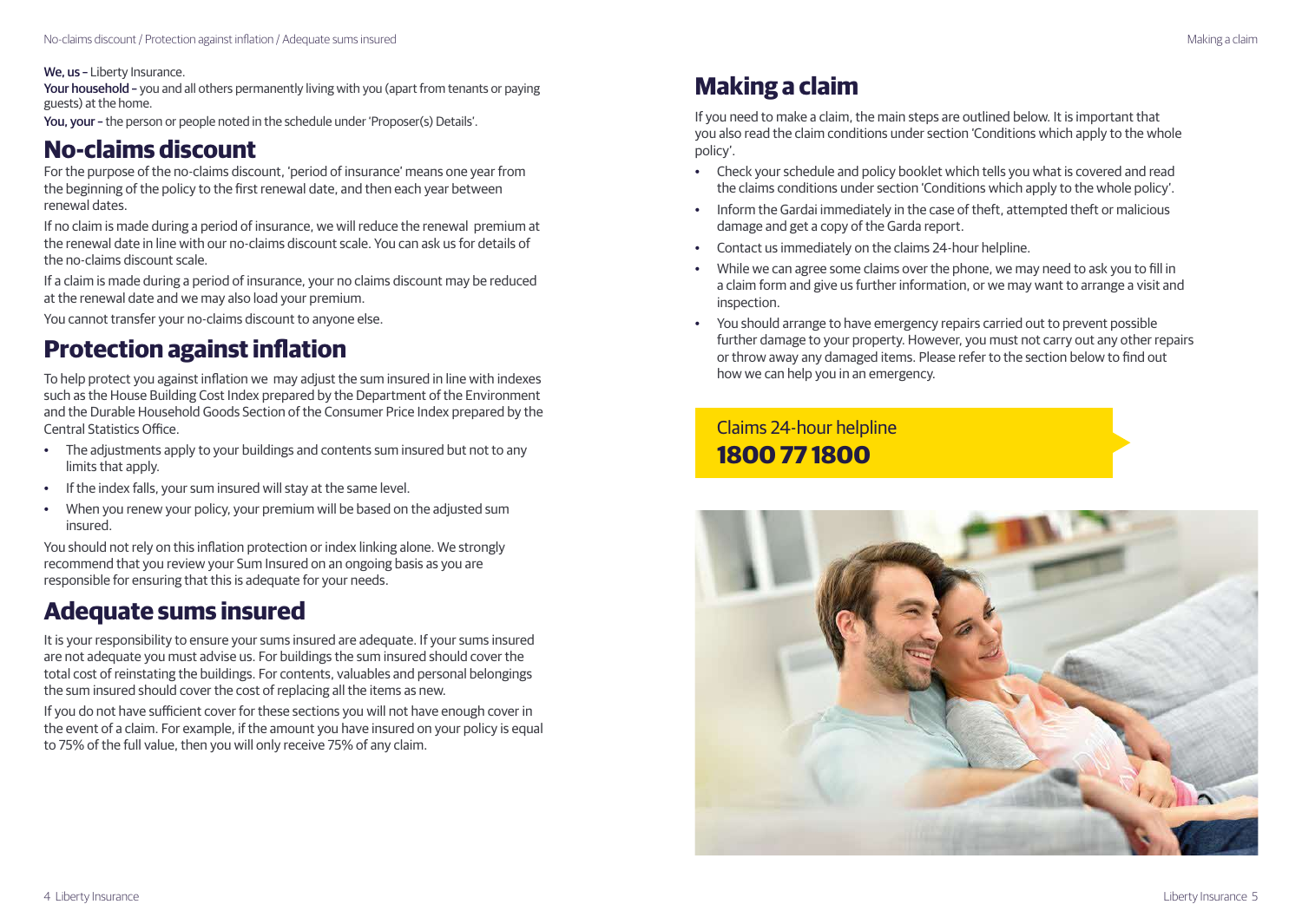# <span id="page-4-0"></span>**Emergency repair helpline**

If you have a home emergency you can call this helpline at any time and we'll put you in *These general conditions apply to all sections of this policy.* touch with reliable tradespeople (such as a plumber, locksmith, glazier or electrician).

You will have to pay any charges for the tradespeople called out to help you, unless the cost is covered by Emergency Home Repair on your policy. Check your schedule to see if you have Emergency Home Repair, and for details of what is covered please see the Emergency Home Repair section on pages 37 to 39.

If the damage is not covered by Emergency Home Repair or you do not have Emergency Home Repair, you may be able to claim back these charges (less any excess) under your home policy.

We do not accept responsibility for any expenses, resulting loss or legal liability for any loss or damage to property or loss or damage any person suffers arising from using or not using this service.

Please do not use this helpline to report an insurance claim. If you want to report an incident or claim, please contact the claims helpline on 1800 77 1800.

# Emergency repair 24-hour helpline **1800 209 300**



# **Conditions which apply to the whole policy**

Where we refer to 'you' for the purpose of these conditions it includes your personal representatives.

- 1 We will only have to make a payment under this policy if:
	- a all the answers in the proposal for this insurance are true and complete; and
	- b you or any insured person meets the terms, conditions and endorsements of this policy
	- c you or any insured person has proven you have an insurable interest in the property being insured.

## **Cancellation**

2 You may cancel the policy at any time by telling us.

If you want to cancel your policy within the first 14 working days, we will refund your premium for any period of insurance remaining.

If you cancel your policy at any other time, we will refund your premium for any remaining period of insurance, less an administration fee of €25.

3 We may cancel the policy, giving you a reason, by sending you 10 days' written notice by post or email. We will refund your premium for any period of insurance remaining. If you pay by instalments, you have agreed to pay the premium on the due date, or dates, as set out in your instalment agreement. If you do not make a payment on time, we can cancel the policy by sending you 10 days' written notice by post or email to your last known address. The refund we pay you will be based on the cancellation rates above. If the amount you have paid at the cancellation date does not cover the premium, we have the right to recover the money that you owe. We do not refund any amount which is less than €25.

# **Duty of care**

- 4 You must take all reasonable steps to:
	- a make sure you keep the buildings in a good condition;
	- b (i) Make sure all locks on the outside doors and windows are in full and effective operation

(ii) Ensure that, where you have received a discount for having an alarm or it is a condition on your policy, the alarm is set and working when no one is at home. (You should immediately send us copies of any letters you receive that say the Gardaí or other monitoring provider are withdrawing their response to alarms or any warning letters relating to same); and

c avoid injury, loss, destruction or damage.

# **Policy changes**

5 You must tell us about any change of circumstances which may affect your insurance, for example: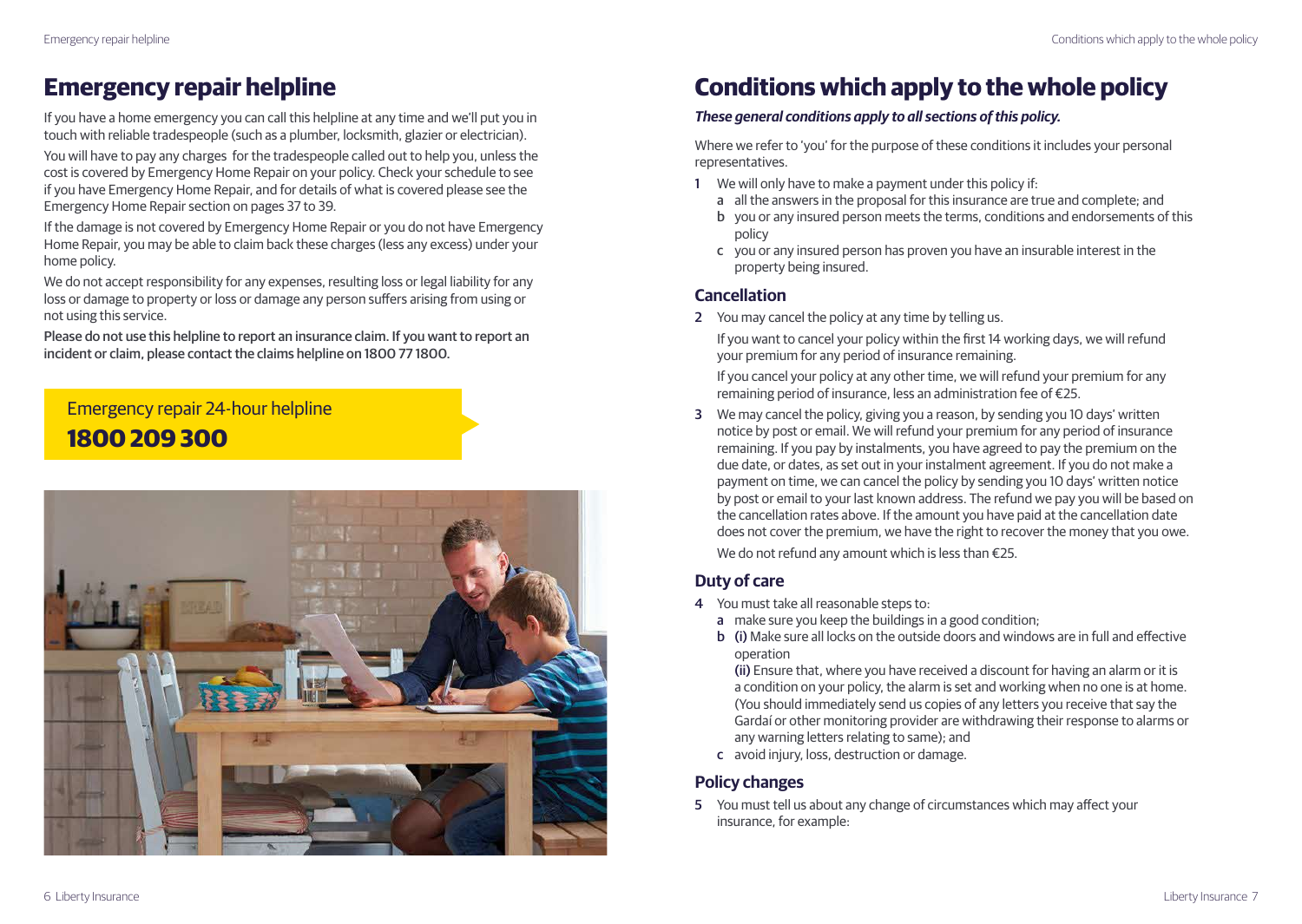- a if you change your address;
- b if your home has been unoccupied for more than 30 days in a row;
- c if you are convicted of, or you are facing possible conviction for, any offence other than a motoring conviction;
- d if you plan to make any structural changes to the property, including extensions; or
- e if you let your home to tenants or share with lodgers.

If you are not sure whether you should tell us about any change, you should tell us anyway. When you tell us about a change, we may then review your premium and your cover. If you do not tell us about any relevant changes, we may:

- reject or reduce your claim:
- cancel the policy from the date of the change.
- 6 If the terms of your policy change in any way, we may charge you an administration fee of  $£25$ .

We do not refund any amounts less than €25, and we will not charge any amounts which are less than €25 which arise as a result of a change to the risk.

We will only refund any premium if:

a we have received all the documents we need to carry out the alteration.

## **Claims**

- 7 If any injury, loss or damage is covered totally or partly by any other insurance, we will only make a payment if you have used up all the cover under that policy. This does not apply to the Fatal injury benefits under Section 2.
- 8 a As soon as you know about any loss, damage or accident, you must phone us and report the incident straightaway (or as soon as possible). We may send you a claim form which you must fill in and return as soon as you can.
	- b You must not carry out any repairs (other than emergency repairs to limit damage) without our approval, or throw away any damaged items before we have had a chance to see them.
	- c Following loss or damage as a result of theft, attempted theft or malicious damage, you must contact the Garda straightaway and send us a Garda report. The report must say that the loss or damage was the result of theft, attempted theft or malicious damage.
	- d You must also let us know, as soon as you know, about any possible prosecution or inquest in connection with any event.
	- e You must be able to prove your loss. To help with this we may ask you to give us reasonable information such as original receipts, invoices, instruction booklets, bank statements, photographs or any further proof to support your claim.
	- f You, or any other insured person, must co-operate with our investigations. You must never accept responsibility or offer or promise payment without our written permission.
	- g We will be entitled to take over and act in your name (or in the name of any other insured person) to defend or settle any claim. We may prosecute, in your

name or in the name of any other person (at our expense and for our benefit), to recover compensation from others for anything covered by this policy. We will be able to decide how any proceedings or settlements are handled.

- h You must, within a reasonable time, allow us to enter the insured property where the loss or damage has happened. We may take possession of the property and deal with the salvage (anything that can be saved and used again) in a reasonable way. You must not abandon any property for us to deal with.
- i If you make a claim, we are entitled to give information about you and your policy to other people such as suppliers, private investigators and loss adjusters, and instruct them to act on our behalf.
- j If you make a claim, we will decide on how best to cover your loss.
- k You and anyone else acting for you or insured under this policy may lose all rights or partial rights under the policy if you or they make or attempt to make a fraudulent claim or exaggerate a claim.

# **Fraud and Misrepresentation**

- 9 You and anyone else acting for you or insured under this policy may lose all rights or partial rights under the policy if you or they:
	- a provide fraudulent or misrepresentative information when applying for, renewing or amending the policy;
	- b makes or attempts to make fraudulent claim or exaggerate a claim;
	- c provide information to support a claim that is not true and complete;
	- d provide false or stolen documents;
	- e deliberately fail to tell us of some or all facts relating to a policy or claim;
	- f make a claim for loss or damage caused by your or their deliberate act or with your knowledge or involvement; or
	- g if after a claim has been made under this policy, you become aware of information that would either support or impact the validity of that claim you must disclose such information to us.

We may also attempt to obtain a prosecution against you or any person acting for you or insured under this policy. If you provide fraudulent or misleading information, misrepresent or exaggerate a claim or provide false or stolen documents, we may also tell An Garda Siochana, other law-enforcement agencies, other companies in the Liberty Mutual Insurance Group, other insurers and their agents, credit-reference agencies, fraud-prevention agencies, government agencies, regulatory authorities and other organisations concerned with fraud.

# **Choice of law**

10 You and we may choose which law applies to this contract. Unless we agree with you otherwise, this insurance is governed by Irish law.

# **Currency**

11 All money paid under this policy will be paid in euros.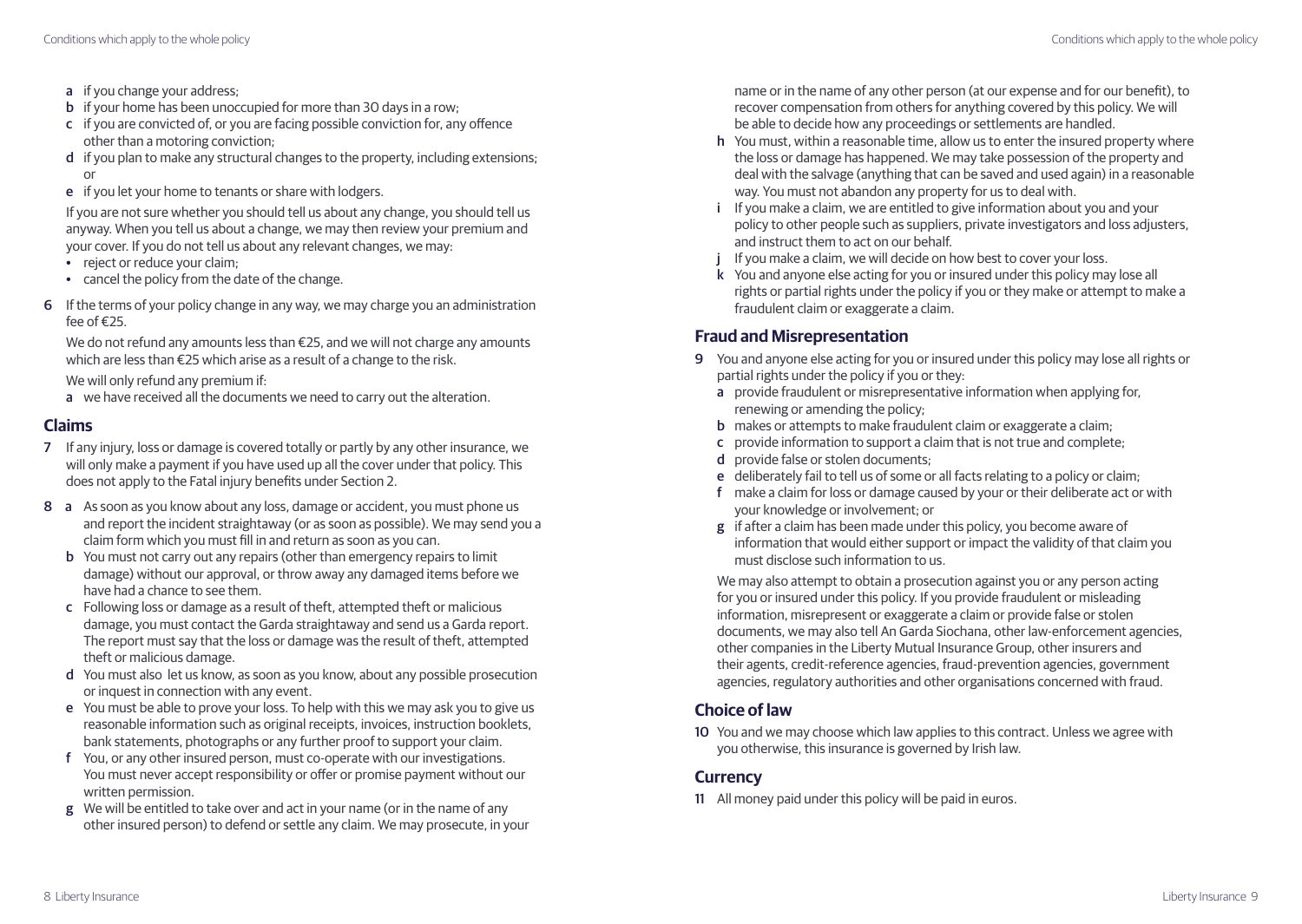<span id="page-6-0"></span>12 Your policy and all communications between you and us will be in English.

## **Insurance Act 1936**

13 All money which becomes due under this policy will be paid in the Republic of Ireland in line with section 93 of the Insurance Act 1936.

# **Stamp Duties Consolidation Act 1999**

14 Stamp duty has been or will be paid to the Revenue Commissioners in line with section 5 of the Stamp Duties Consolidation Act 1999.

# **Exclusions which apply to the whole policy**

# *These general exclusions apply to all sections of this policy.*

We will not provide cover for any of the following.

### **Radioactive contamination, war, terrorism and sonic bangs**

- 1 Loss or damage to any property, or any loss, expense or legal liability directly or indirectly caused by or contributed to or arising from:
	- a ionising radiation or contamination by radioactivity from any nuclear fuel or from any nuclear waste from burning nuclear fuel;
	- b the radioactive, toxic, explosive or other dangerous properties of any explosive nuclear equipment or any part of it;
	- c war, riot, revolution, acts of terrorism or any similar event; or
	- d pressure waves caused by aircraft and other flying objects travelling at or above the speed of sound.

## **Failure of computers and electrical equipment**

- 2 Any loss or damage caused directly or indirectly from:
	- a any personal and business computer, other electrical equipment, part or program failing to correctly recognise any date as its true calendar date; or **b** computer viruses.

# **Confiscation**

3 Loss or damage due to any government, or public or local authority taking, keeping or destroying your property.

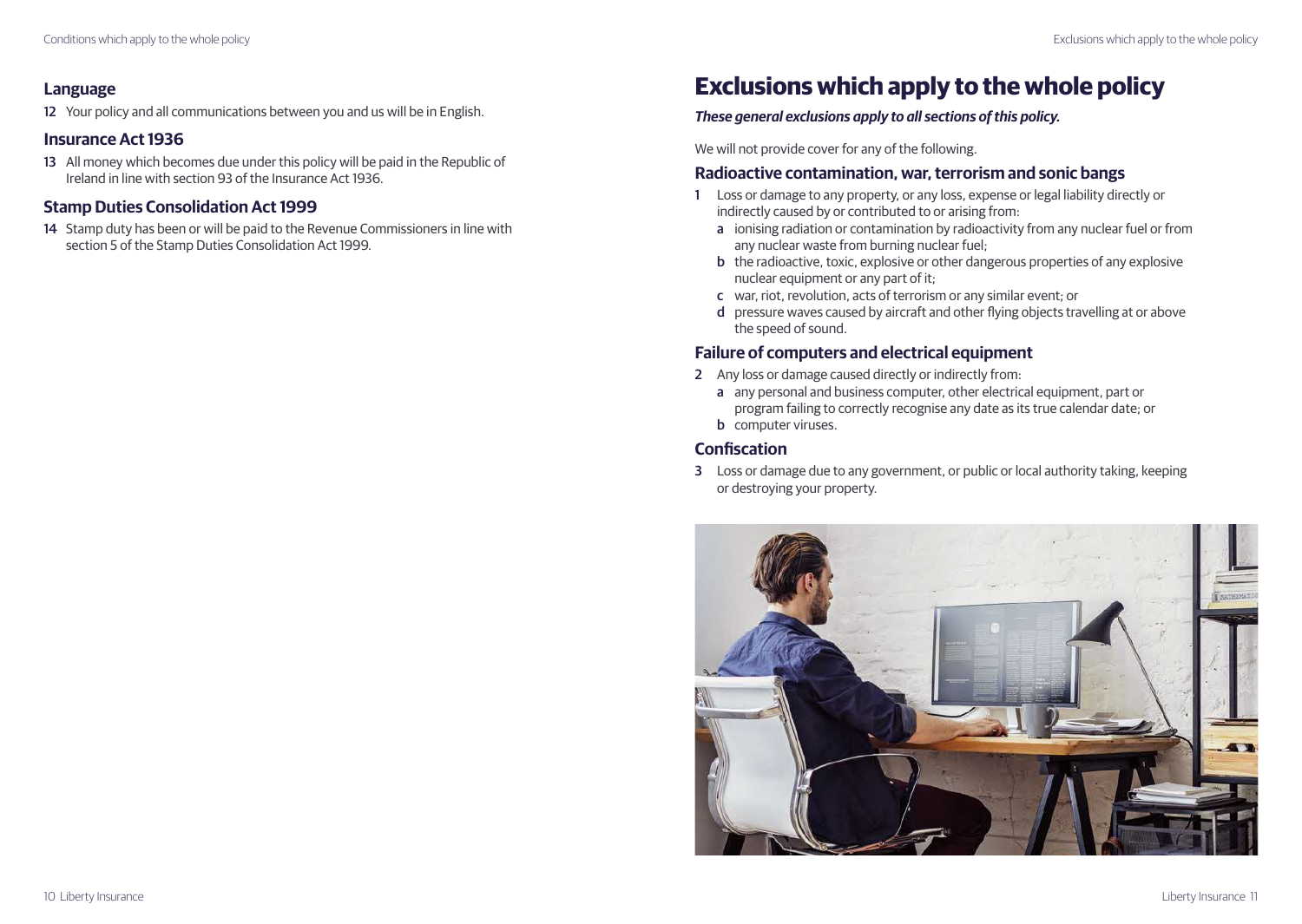# **Deliberate or existing damage**

- 4 Any loss or damage:
	- a caused by any deliberate act by you, a member of your household, your domestic employees (for example, a cleaner) or any other person living in the home; or
	- b which happened before or as a result of an event which happened before this cover started.

# **Consequential loss**

5 Loss or damage which happens as a result of a loss covered by this policy.

# **Matching sets and suites**

6 We will not pay for the cost of replacing any undamaged items that form part of a collection, set or suite, or are part of a common design. If there is damage to floor coverings, we will only pay for the cost of replacing the damaged part or, if we can't find a matching part, the floor covering in the room where the damage happened and not undamaged floor coverings in other rooms or areas.



# **Unoccupancy clause**

- 7 Whenever your home has been unoccupied for 30 days in a row or more, the following terms and conditions apply.
	- a The insurance will not include loss or damage to valuables or money from the buildings.
	- b The insurance will not include loss to all other contents and buildings caused by:
		- water or oil escaping from or freezing in any fixed water or heating installation;
		- theft or attempted theft;
		- damage to fixed glass, mirrors and sanitary-ware;
		- riot, civil commotion, labour and political disturbances;
		- malicious damage; or
		- damage to domestic appliances caused by freezing.

## **Pollution and contamination**

- 8 We will not pay for any loss, damage or liability caused directly or indirectly by pollution or contamination, unless it is caused by:
	- a a sudden unexpected incident; or
	- b oil leaking from any fixed heating installation or from any domestic appliance in your home.

# **Defective and faulty causes**

- 9 Any loss or damage caused by;
	- a faulty workmanship.
	- b defective and or faulty design.
	- c defective and or faulty materials including sulphides such as but not limited to pyrite.

## **Wear and tear**

- 10 Any loss or damage
	- a Caused by wear, tear or any gradually operating cause
	- **b** The cost of general maintenance.

# **Mechanical/Electrical Breakdown**

- 11 Any loss or damage
	- a Caused by mechanical or electrical breakdown
	- b Caused by the use of faulty or unsuitable materials/design, or faulty workmanship

## **Business, trade or professional purposes**

12 Any loss or damage to any property held or used for any business, trade or professional purposes other than Home office equipment.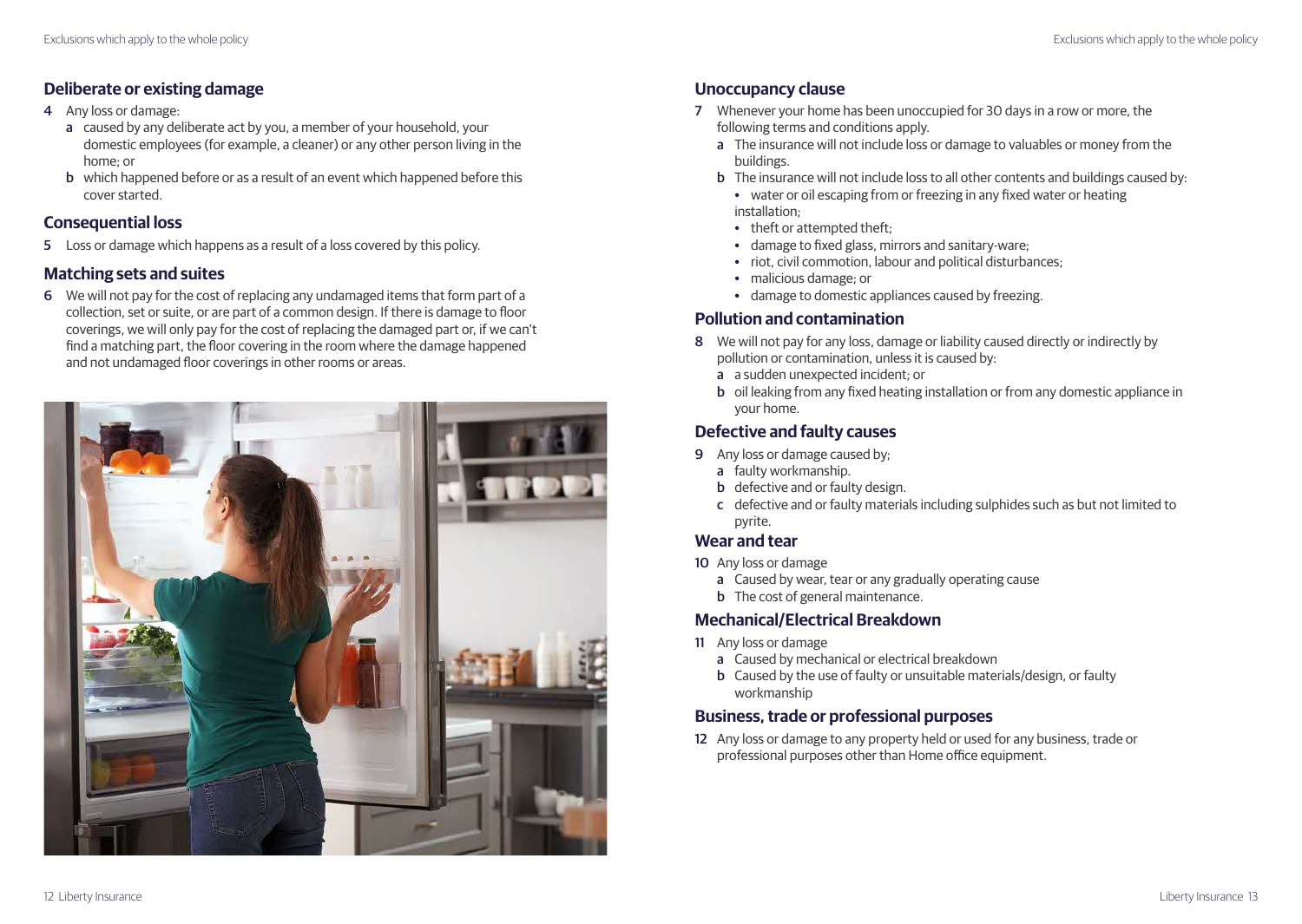# <span id="page-8-0"></span>**Section 1 Buildings**

#### *Please read your schedule to see if buildings cover applies.*

### **Part A Standard cover – Buildings**

We will insure the buildings against loss or damage caused by the insured risks shown below along with the following:

- 1 Architects', surveyors', legal and other fees needed to repair or reinstate the buildings, but not fees in preparing a claim, for example, loss assessors or any other expert you hire.
- 2 Expenses we agree to for:
	- a removing debris;
	- b dismantling or demolishing the buildings; and
	- c shoring up or propping up the buildings.
- 3 Any costs you have to pay to keep to building or other regulations arising from government legislation or bye-laws of any municipal or local authority (but not if you received notice before the damage happened) but only so far as this applies to damaged parts of the property.
- 4 The costs you need to pay to return the buildings to their condition when new without taking off any amount for wear and tear. This does not include any costs in rebuilding, repairing or restoring the buildings if they are made either better than or bigger than when new. We will only pay costs if:
	- a the property insured has been maintained in good repair; and
	- b the sum insured is enough to cover the cost of rebuilding the buildings as new (at the time of the loss or damage). If the rebuilding or repair is not carried out, we will take off an amount for wear and tear when we pay your claim.

#### **Excess**

You must pay the relevant policy excess (the first amount of any claim you make) as shown in the schedule, for each claim unless we say otherwise in the policy.

# **Insured risks**

| <b>What is covered</b>                                                                           | <b>What is not covered</b>                                                                                                  |
|--------------------------------------------------------------------------------------------------|-----------------------------------------------------------------------------------------------------------------------------|
| Fire (including smoke), lightning,<br>earthquake and explosion.                                  | a Loss or damage caused by smog,<br>agricultural, forestry or industrial operations,<br>or anything that happens gradually. |
| Impact by aircraft or other flying objects<br>or articles dropped from them hitting the<br>home. |                                                                                                                             |

|   | <b>What is covered</b>                                                                            | <b>What is not covered</b>                                                                                                                                    |
|---|---------------------------------------------------------------------------------------------------|---------------------------------------------------------------------------------------------------------------------------------------------------------------|
| 3 | Theft or attempted theft.                                                                         | a Loss or damage which happens during any<br>period when the home is unfurnished or<br>unoccupied for more the 30 days in a row.                              |
|   |                                                                                                   | <b>b</b> Loss or damage unless violence and force<br>are used to get into or out of the property<br>when any part of the buildings is lent, let or<br>sublet. |
| 4 | Oil escaping from any fixed heating<br>installation.                                              | a Loss or damage which happens during any<br>period when the home is unfurnished or<br>unoccupied for more the 30 days in a row.                              |
|   |                                                                                                   | <b>b</b> Damage to the heating installation as a<br>result of wear and tear.                                                                                  |
| 5 | Water escaping from any fixed water or<br>heating installation or from any domestic<br>appliance. | a Loss or damage which happens during any<br>period when the home is unfurnished or<br>unoccupied for more the 30 days in a row.                              |
|   |                                                                                                   | <b>b</b> Damage to the water or heating installation<br>or domestic appliance.                                                                                |
|   |                                                                                                   | c Damage caused by water leaking from<br>shower units and baths through seals and<br>grouting.                                                                |
|   |                                                                                                   | d Losses due to wear and tear.                                                                                                                                |
| 6 | Storm or flood.                                                                                   | a Loss of or damage to gates, hedges and<br>fences.                                                                                                           |
|   |                                                                                                   | <b>b</b> Loss or damage caused by frost.                                                                                                                      |
|   |                                                                                                   | c Damage caused by wear and tear or<br>anything which happens gradually.                                                                                      |
|   |                                                                                                   | d The cost of removing fallen trees or parts<br>of them unless they have given rise to a valid<br>claim under this policy.                                    |
|   |                                                                                                   |                                                                                                                                                               |

*table continues overleaf*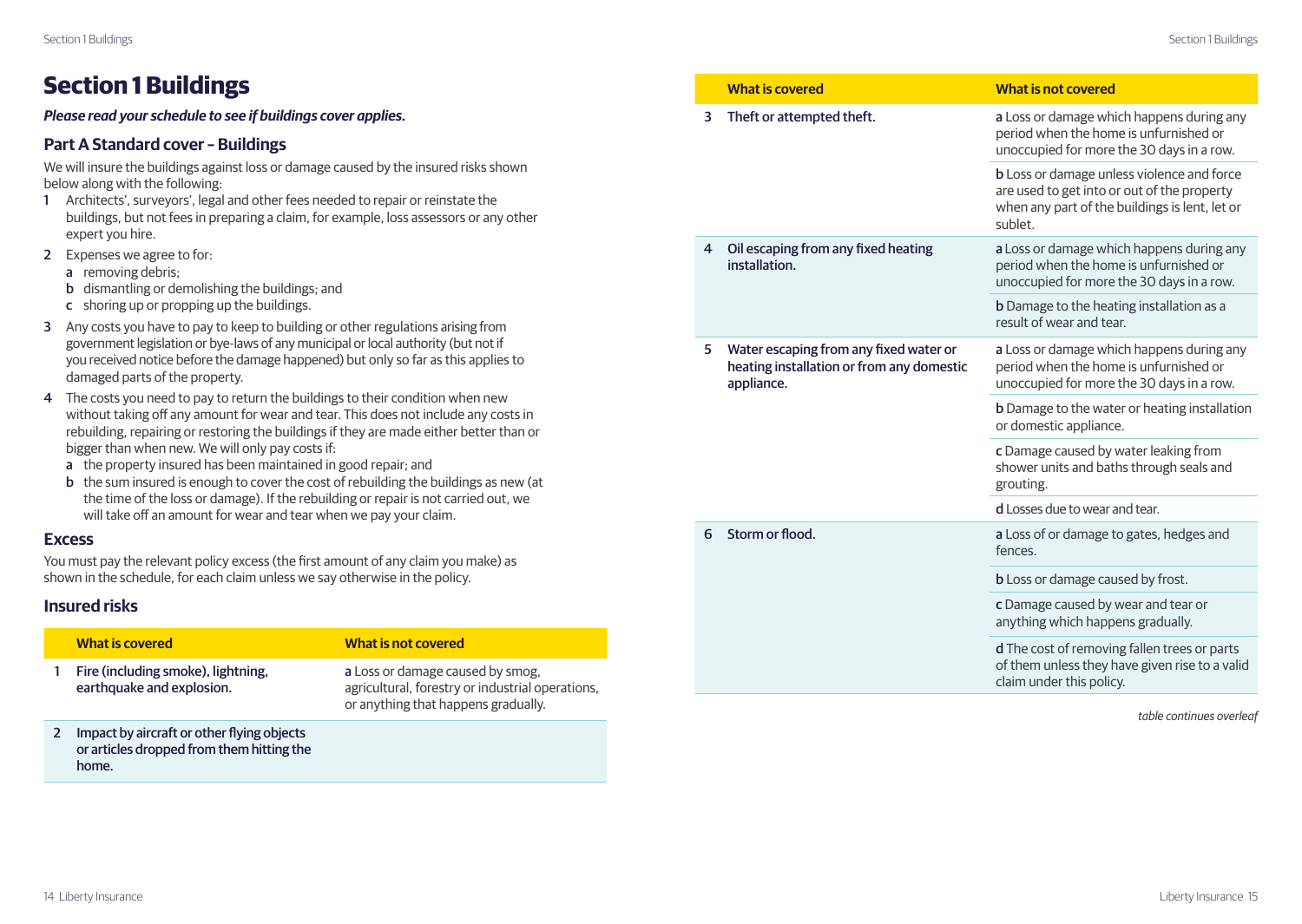|    | <b>What is covered</b>                                                                                     | <b>What is not covered</b>                                                                                                                                                                                                                      | <b>Part B Additional Cove</b>                                                                                                                        |
|----|------------------------------------------------------------------------------------------------------------|-------------------------------------------------------------------------------------------------------------------------------------------------------------------------------------------------------------------------------------------------|------------------------------------------------------------------------------------------------------------------------------------------------------|
| 7  | Falling trees or branches.                                                                                 | a Destruction or damage caused by felling or<br>lopping.                                                                                                                                                                                        | <b>Excess</b><br>You must pay the excess (the                                                                                                        |
|    |                                                                                                            | <b>b</b> Destruction or damage caused to fences,<br>gates or hedges.                                                                                                                                                                            | ule, for each claim unless we s                                                                                                                      |
|    |                                                                                                            | c The cost of removing fallen trees or parts<br>of them unless they have given rise to a valid<br>claim under this policy.                                                                                                                      | <b>What is covered</b><br>Damage to pipes and o<br>a                                                                                                 |
| 8  | Falling radio and television aerials (including<br>satellite dishes), their fittings and masts.            | Loss or damage to the aerials, fittings, dishes<br>and masts themselves.                                                                                                                                                                        | We will cover accidenta<br>underground water, dr<br>gas pipes and undergro                                                                           |
| 9  | The buildings being hit by any road or<br>rail vehicle (or anything falling from them)<br>or animal.       | Loss or damage caused by pets.                                                                                                                                                                                                                  | television and phone c<br>the buildings to the pul<br>tanks you are legally re                                                                       |
|    | 10 Riot, civil commotion, labour and political<br>disturbances, vandalism and acts by<br>malicious people. | a Loss or damage which happens during any<br>period when the home is unfurnished or<br>unoccupied for more the 30 days in a row.                                                                                                                | <b>Extension for someon</b><br>$\mathbf b$<br>If you have agreed to se<br>the buildings, the buye                                                    |
|    |                                                                                                            | <b>b</b> Destruction or damage by vandalism or<br>malicious acts by you, your household,<br>paying guests or tenants, or by any person<br>legally entitled to be in or on the buildings.                                                        | the purchase will have<br>insurance in section 1 u<br>contract for purchase o<br>not apply if they have o                                            |
| 11 | Subsidence, heave or landslip of the site on<br>which the buildings stand.                                 | a Destruction or damage caused by bedding<br>down of any structures, faulty design                                                                                                                                                              | on the building, and it<br>our rights and liabilities                                                                                                |
|    |                                                                                                            | defective materials including sulphides such<br>as but not limited to pyrite, inadequate<br>construction of foundations, demolition,<br>structural alteration or structural repair.                                                             | <b>Breaking glass</b><br>c<br>We will cover accidenta<br>glass and fixed sanitary<br>part of the building.                                           |
|    |                                                                                                            | b Septic tanks, fuel tanks, terraces, swim-<br>ming pools, hot tubs, tennis courts, patios,<br>decked areas, driveways, footpaths, walls,<br>fences, gates and hedges unless the home is<br>also damaged at the same time by the same<br>cause. | Loss of rent or the cos<br><sub>d</sub><br>accommodation<br>If your private home or<br>becomes unhabitable l<br>damage caused by any<br>we will pay: |
|    |                                                                                                            | c Solid floor slabs unless the foundations<br>beneath the outside walls are damaged at<br>the same time.                                                                                                                                        | i the amount of rent yo<br>received if your home \<br>ji the reasonable cost of                                                                      |
|    |                                                                                                            | d Loss or damage caused by the coast or<br>river bank wearing away.                                                                                                                                                                             | accommodation for the<br>live in your home                                                                                                           |

# **Part – Buildings**

e first amount of any claim you make), as shown in the schedsay otherwise in the policy.

|             | <b>What is covered</b>                                                                                                                                                                                                                                                                                                                                                                                    | <b>What is not covered</b>                                                                                                     |
|-------------|-----------------------------------------------------------------------------------------------------------------------------------------------------------------------------------------------------------------------------------------------------------------------------------------------------------------------------------------------------------------------------------------------------------|--------------------------------------------------------------------------------------------------------------------------------|
| a           | Damage to pipes and cables<br>We will cover accidental damage to<br>underground water, drain, sewage, oil and<br>gas pipes and underground electricity,<br>television and phone cables extending from<br>the buildings to the public mains or septic<br>tanks you are legally responsible for.                                                                                                            |                                                                                                                                |
| $\mathbf b$ | Extension for someone buying your home<br>If you have agreed to sell your interest in<br>the buildings, the buyer who completes<br>the purchase will have the benefit of the<br>insurance in section 1 up to the date the<br>contract for purchase completes. This does<br>not apply if they have other insurance cover<br>on the building, and it does not affect your or<br>our rights and liabilities. |                                                                                                                                |
| c           | <b>Breaking glass</b><br>We will cover accidental breakage of all fixed<br>glass and fixed sanitary fittings which form<br>part of the building.                                                                                                                                                                                                                                                          | Loss or damage which happens during any<br>period when the home is unfurnished or<br>unoccupied for more the 30 days in a row. |
| d           | Loss of rent or the cost of alternative<br>accommodation                                                                                                                                                                                                                                                                                                                                                  | a We will not pay more than 15% of the<br>buildings sum insured.                                                               |
|             | If your private home or rented property<br>becomes unhabitable because of loss or<br>damage caused by any of the insured risks,<br>we will pay:<br>i the amount of rent you would have<br>received if your home was let; or<br>ii the reasonable cost of renting similar<br>accommodation for the period you cannot<br>live in your home                                                                  | <b>b</b> Loss of rent if your home is not rented at<br>the time of loss.                                                       |
|             |                                                                                                                                                                                                                                                                                                                                                                                                           | c Any rent owed by tenants to you prior to<br>the loss or after the home is fit to let.                                        |
|             |                                                                                                                                                                                                                                                                                                                                                                                                           | The excess will not apply to claims under this<br>section.                                                                     |

*table continues overleaf*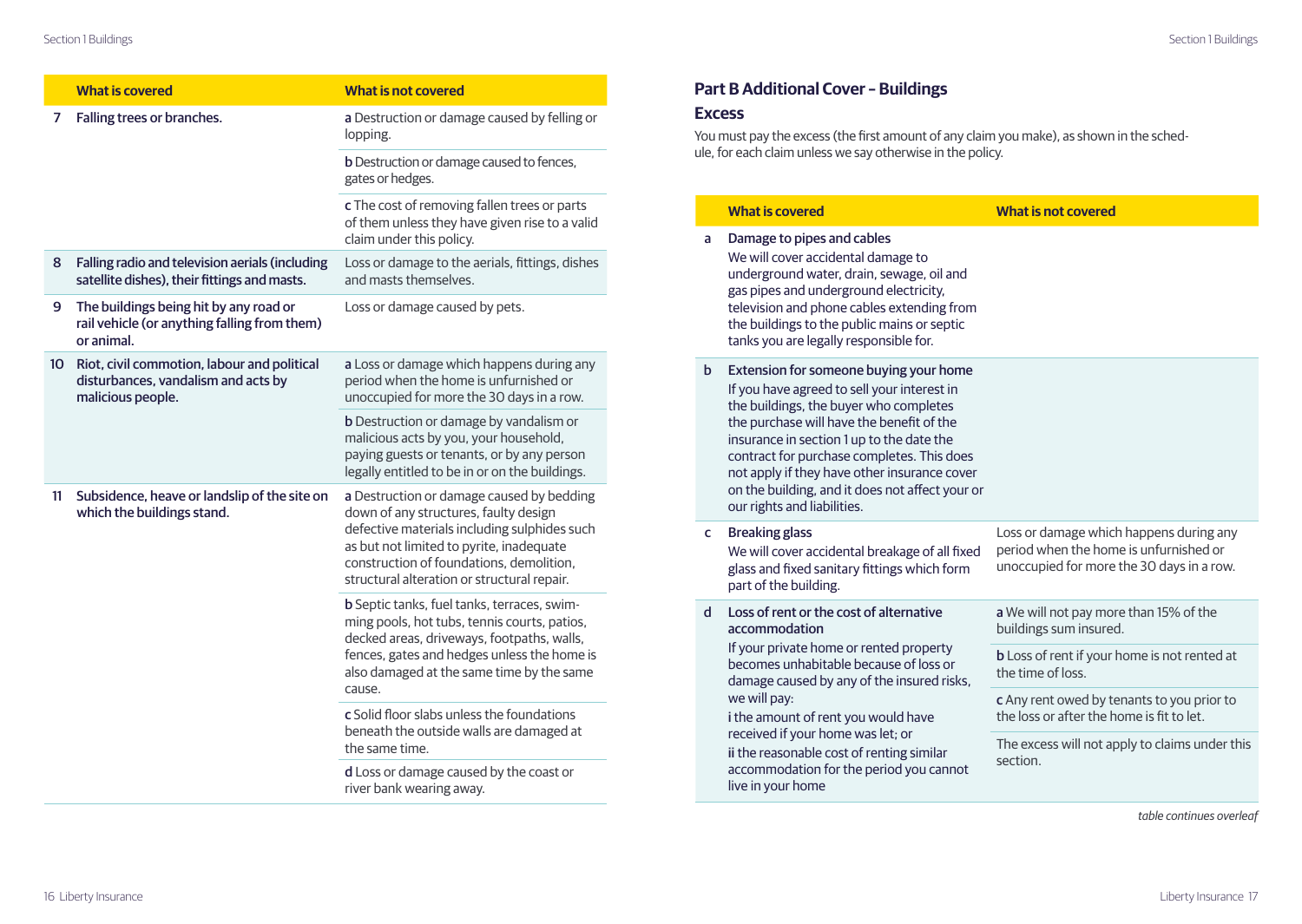|    | <b>What is covered</b>                                                                                                                                                                                                                                                                                                                       | <b>What is not covered</b>                                                                                                          |
|----|----------------------------------------------------------------------------------------------------------------------------------------------------------------------------------------------------------------------------------------------------------------------------------------------------------------------------------------------|-------------------------------------------------------------------------------------------------------------------------------------|
| e  | <b>Access for repairs</b><br>We will pay to remove or replace any part of<br>the buildings necessary to repair any fixed<br>domestic water or heating installation where<br>water or oil has escaped.                                                                                                                                        | a Loss or damage which happens during any<br>period when the home is unfurnished or<br>unoccupied for more the 30 days in a row.    |
|    |                                                                                                                                                                                                                                                                                                                                              | <b>b</b> Damage to the installation or appliance<br>from which the water or oil has escaped.                                        |
|    |                                                                                                                                                                                                                                                                                                                                              | We will not pay more than €650 for any one<br>claim under this section.<br>The excess will not apply to claims under this           |
|    |                                                                                                                                                                                                                                                                                                                                              | section.                                                                                                                            |
| f  | <b>Fire Brigade Charges</b><br>We will pay for Fire brigade charges up<br>to €2,000 to control or extinguish a fire<br>affecting or likely to affect your Buildings,<br>provided that these charges are not covered<br>elsewhere under any other Insurance policy.<br>The most we will pay is €2,000 for any one<br>claim under this policy. |                                                                                                                                     |
| g  | <b>Title deeds</b><br>We will pay the cost of preparing new title<br>deeds for your home if they are lost or<br>damaged by any of the insured risks under<br>Section 1 Part A while in your home or kept<br>by a bank, solicitor or mortgage lender.                                                                                         | We will not pay more than €750 for any one<br>claim<br>The excess will not apply to claims under this<br>section.                   |
| h. | Home Electric Vehicle Charging Points<br>We will cover accidental damage to your<br>home electric vehicle charging point once<br>installed within the boundaries of your<br>home.                                                                                                                                                            | a We will not cover loss or damage as a result<br>of electrical breakdown.                                                          |
|    |                                                                                                                                                                                                                                                                                                                                              | <b>b</b> We will not cover for loss or damage to<br>charging points installed for commercial use.                                   |
|    |                                                                                                                                                                                                                                                                                                                                              | c We will not provide cover for loss or<br>damage to any accessories required for use<br>including electric vehicle charging leads. |
|    |                                                                                                                                                                                                                                                                                                                                              | d We will not pay more than €1500 for any<br>one claim.                                                                             |

# **Optional extension**

# **Part C Accidental damage – Buildings**

This extension only applies if the schedule shows that you have accidental damage cover for buildings.

# **Excess**

You must pay the excess (the first amount of any claim) you make, as shown in the schedule, for each claim.

| <b>What is covered</b>                                                                                                      | <b>What is not covered</b>                                                                                                                                                                                                     |
|-----------------------------------------------------------------------------------------------------------------------------|--------------------------------------------------------------------------------------------------------------------------------------------------------------------------------------------------------------------------------|
| We will pay for accidental damage to the<br>is lent. let or sublet.<br>buildings.<br>Buildings.<br>or design.<br>restoring. | a Damage while your home, or any part of it,                                                                                                                                                                                   |
|                                                                                                                             | <b>b</b> Loss or damage which happens during<br>any period when the home is unfurnished or<br>unoccupied for more the 30 days in a row.                                                                                        |
|                                                                                                                             | c Damage by wear and tear, atmospheric or<br>climatic conditions, movement, settlement<br>or shrinkage, wet or dry rot, vermin, insects,<br>fungus, electrical or mechanical breakdown<br>or anything which happens gradually. |
|                                                                                                                             | d Loss or damage by a cause listed in or<br>specifically excluded by Part A of Section 1                                                                                                                                       |
|                                                                                                                             | e Damage by faulty workmanship, materials                                                                                                                                                                                      |
|                                                                                                                             | f Damage by chewing, scratching, tearing or<br>fouling by domestic animals.                                                                                                                                                    |
|                                                                                                                             | g Demolition of, or structural alteration<br>or structural repair to, your buildings, or<br>damage caused by any of these.                                                                                                     |
|                                                                                                                             | h Damage caused by the process of<br>cleaning, repairing, taking apart, changing or                                                                                                                                            |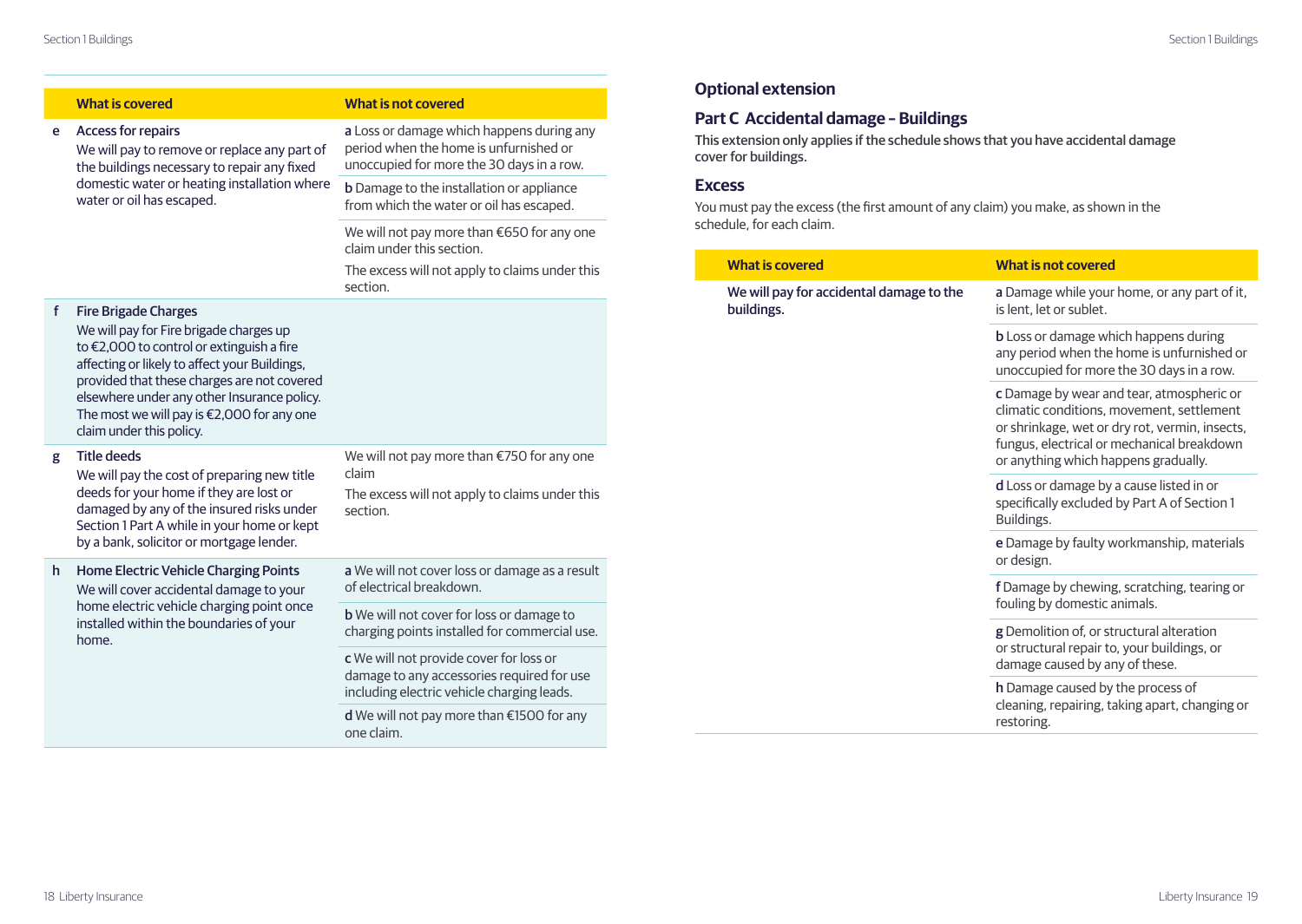### <span id="page-11-0"></span>**How we settle claims**

If your buildings are damaged or destroyed by any cause covered by this section, the following will apply;

- 1 We may pay the cost of work carried out to rebuild, replace or repair your buildings or arrange for your buildings to be rebuilt, replaced or repaired. If we decide to pay a cash amount for the loss or damage, we won't pay more than our suppliers would charge.
- 2 We will take off an amount for wear and tear if the buildings have not been well maintained.
- 3 We will not pay the cost of repairing or restoring any undamaged part of the buildings.
- 4 We will not reduce the sum insured after paying a claim as long as you agree to carry out any recommendations we make to prevent further loss or damage.

The most we will pay will be the sum insured as shown in the schedule (less any excess) and will also depend on any limits shown in the policy. If, at the time of the loss or damage, the sum insured is less than the full rebuilding cost, we may take off an amount to reflect the difference between these amounts. For example, if the sum insured is equal to 80% of the full rebuilding cost, we may pay only 80% of your claim.

If any single event results in a claim under more than one section of the policy, only the highest excess will apply for that event.

If we agree to pay your claim, we may keep a portion of the payment until the repair work is complete. We will not keep more than 5% of the payment for a claim less than €40,000 or more than 10% of the payment for a claim above €40,000. We will consider the work complete when we have reviewed final invoices and carried out a final inspection of the work. The inspection may be carried out by a representative appointed by us.

Once we have settled your claim (less any amount we have kept back), we will agree a date that the reinstatement work should be completed by and the invoices sent to us. If you have not claimed the amount we have kept back after six weeks from the date we settled your claim, we will write to you to remind you of the unclaimed amount and our requirements to release the payment. If you need us to extend the agreed date, you should contact us to let us know. If we do not hear from you before the agreed date, we may close your claim.

## **If a company has a mortgage on your home**

If you have a mortgage with a company (the mortgagee), their interest in this insurance will not be affected by any act you or anyone living in the property commits which increases the danger of loss or damage if the mortgagee is unaware of the act. However, the mortgagee must contact us immediately if they are aware of any act or neglect and they may have to pay an extra premium.

# **Section 2 Contents**

*Please read your schedule to see if contents cover applies.*

# **Part A Standard cover – Contents**

### **Excess**

You must pay the excess (the first amount of any claim you make) as shown in the schedule, for each claim unless we say otherwise in the policy.

| <b>What is covered</b>                                                                                                                                  | <b>What is not covered</b>                                                                                                                                                                                                                                                                                                                  |
|---------------------------------------------------------------------------------------------------------------------------------------------------------|---------------------------------------------------------------------------------------------------------------------------------------------------------------------------------------------------------------------------------------------------------------------------------------------------------------------------------------------|
| We will cover the contents within the<br>elsewhere.<br>home against loss or damage caused by the<br>insured risks shown in this section.<br>equipment). | a Property more specifically insured                                                                                                                                                                                                                                                                                                        |
|                                                                                                                                                         | <b>b</b> Documents or certificates of any kind,<br>other than those listed under the money<br>definition in the policy.                                                                                                                                                                                                                     |
|                                                                                                                                                         | <b>c</b> Motor vehicles (other than ride-on<br>lawnmowers), electric bicycles and<br>e-scooters, boats, aircraft (other than<br>hand-propelled or model aircraft), drones,<br>caravans, trailers and accessories in or<br>on them, pets, livestock, plants, trees or<br>shrubs, hearing aids, or mobile phones and<br>accessories for them. |
|                                                                                                                                                         | d Property owned or used for business<br>purposes (other than home office                                                                                                                                                                                                                                                                   |

# **Limits of the amounts we will pay**

We will not pay more than:

- 1 33% of the total sum insured under this section for valuables as defined on page 3 of this policy wording.
- 2 €3,000 for any single item of valuables as defined in this policy wording covered under this section unless the item is specifically referred to in the schedule. For items specifically referred to in the schedule, we will need a recent valuation or receipt (if you have not already provided one) if you make a claim. The valuation or receipt must be from before the loss or damage happened.
- 3 €3,500 for home office equipment.
- 4 €5,000 for contents in outbuildings.
- 5 €750 for heating oil.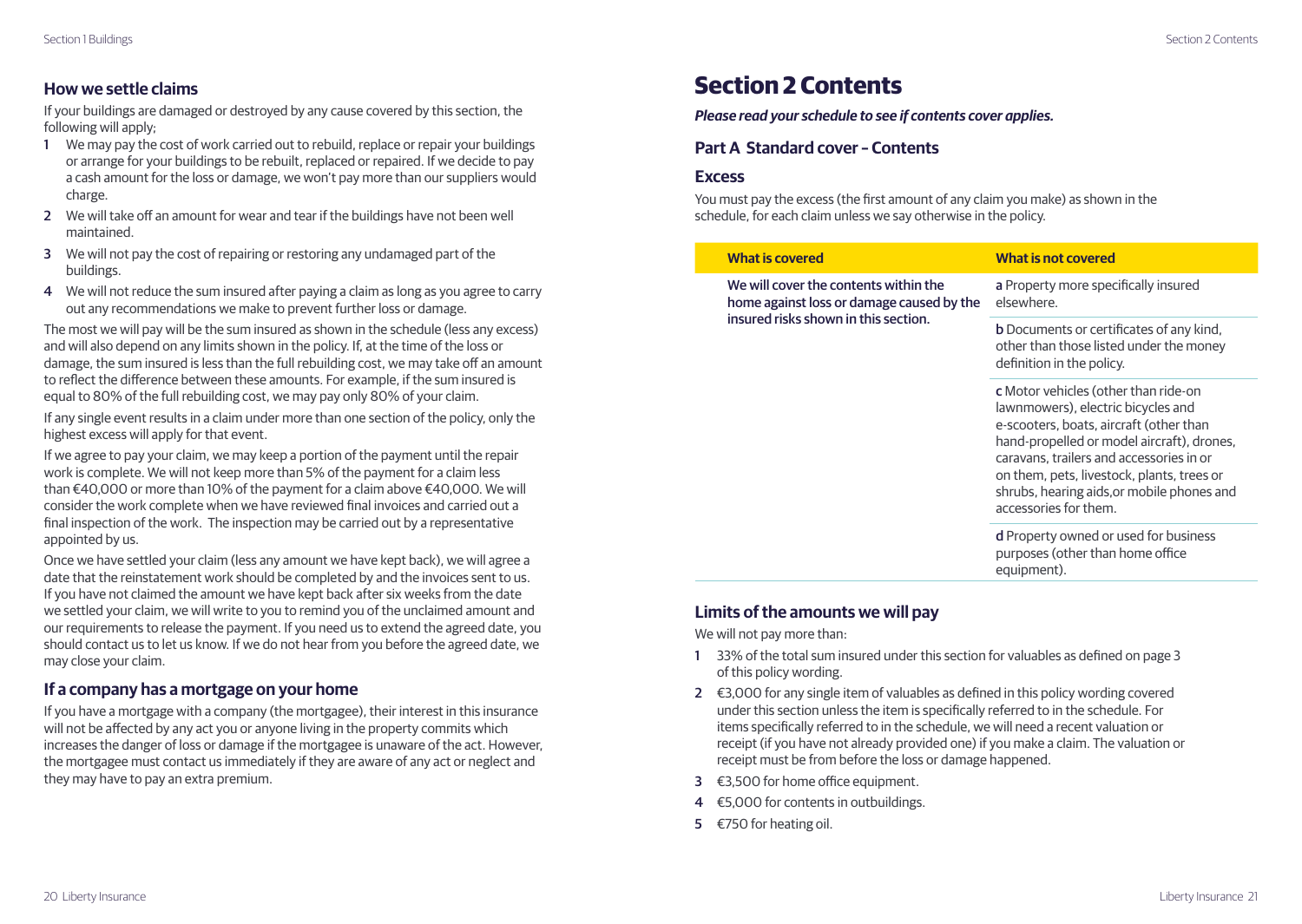# **Insured risks**

|                | <b>What is covered</b>                                                                               | <b>What is not covered</b>                                                                                                                                   |
|----------------|------------------------------------------------------------------------------------------------------|--------------------------------------------------------------------------------------------------------------------------------------------------------------|
| 1              | Fire (including smoke), lightning,<br>earthquake and explosion.                                      | a Loss or damage caused by smog,<br>agricultural, forestry or industrial operations,<br>or anything that happens gradually                                   |
| $\overline{2}$ | Impact by aircraft or other flying objects or<br>articles dropped from them and hitting the<br>home. |                                                                                                                                                              |
| 3              | Theft or attempted theft.                                                                            | a Loss or damage which happens during any<br>period when the home is unfurnished or<br>unoccupied for more the 30 days in a row.                             |
|                |                                                                                                      | <b>b</b> Loss or damage unless violence or force<br>are used to get into or out of the property<br>when any part of the buildings is lent, let or<br>sublet. |
|                |                                                                                                      | c Theft by deception, unless deception is used<br>only as a way to get into your home.                                                                       |
|                |                                                                                                      | d Theft of contents including pedal cycles<br>from domestic outbuildings unless violence<br>or force are used to get into them.                              |
| 4              | Oil escaping from any fixed heating<br>installation.                                                 | a Loss or damage which happens during any<br>period when the home is unfurnished or<br>unoccupied for more the 30 days in a row.                             |
|                |                                                                                                      | <b>b</b> Damage to the heating installation as a<br>result of wear and tear.                                                                                 |
| 5              | Water escaping from any fixed water or<br>heating installation or from any domestic<br>appliance.    | a Loss or damage which happens during any<br>period when the home is unfurnished or<br>unoccupied for more the 30 days in a row.                             |
|                |                                                                                                      | <b>b</b> Damage to the water or heating installation<br>or domestic appliance.                                                                               |
|                |                                                                                                      | c Damage caused by water leaking from<br>shower units and baths through seals and<br>grouting.                                                               |
|                |                                                                                                      | d Damage as a result of wear and tear.                                                                                                                       |

|                                                                                                               | <b>What is covered</b>                                                                                                           | <b>What is not covered</b>                                                                                                                                                               |
|---------------------------------------------------------------------------------------------------------------|----------------------------------------------------------------------------------------------------------------------------------|------------------------------------------------------------------------------------------------------------------------------------------------------------------------------------------|
| Storm or flood.<br>6                                                                                          |                                                                                                                                  | a Loss or damage caused by frost.                                                                                                                                                        |
|                                                                                                               | <b>b</b> Damage caused by wear and tear or<br>anything which happens gradually.                                                  |                                                                                                                                                                                          |
| $\overline{7}$                                                                                                | The buildings being hit by any road or<br>rail vehicle (or anything falling from them)<br>or animal.                             | Loss or damage caused by pets.                                                                                                                                                           |
| Falling trees or branches.<br>8                                                                               | a Destruction or damage caused by felling or<br>lopping.                                                                         |                                                                                                                                                                                          |
|                                                                                                               |                                                                                                                                  | <b>b</b> The cost of removing fallen trees or parts<br>of them unless they have given rise to a valid<br>claim under this policy.                                                        |
| 9                                                                                                             | Falling radio and television aerials<br>(including satellite dishes), their fittings<br>and masts.                               | Loss or damage to the aerials, fittings, dishes<br>and masts themselves.                                                                                                                 |
| Riot, civil commotion, labour and political<br>10<br>disturbances, vandalism and acts by<br>malicious people. | a Loss or damage which happens during any<br>period when the home is unfurnished or<br>unoccupied for more the 30 days in a row. |                                                                                                                                                                                          |
|                                                                                                               |                                                                                                                                  | <b>b</b> Destruction or damage by vandalism or<br>malicious acts by you, your household,<br>paying guests or tenants, or by any person<br>legally entitled to be in or on the buildings. |
| 11                                                                                                            | Subsidence, heave or landslip of the site on<br>which the buildings stand.                                                       | a Destruction or damage caused by any<br>structures bedding down.                                                                                                                        |
|                                                                                                               |                                                                                                                                  | <b>b</b> The coast or river bank wearing away.                                                                                                                                           |
|                                                                                                               |                                                                                                                                  | c Faulty design, defective materials including<br>sulphides such as but not limited to pyrite.                                                                                           |
|                                                                                                               |                                                                                                                                  | d Poor foundations, demolition, structural<br>alterations or structural repair.                                                                                                          |
|                                                                                                               |                                                                                                                                  | table continues overleaf                                                                                                                                                                 |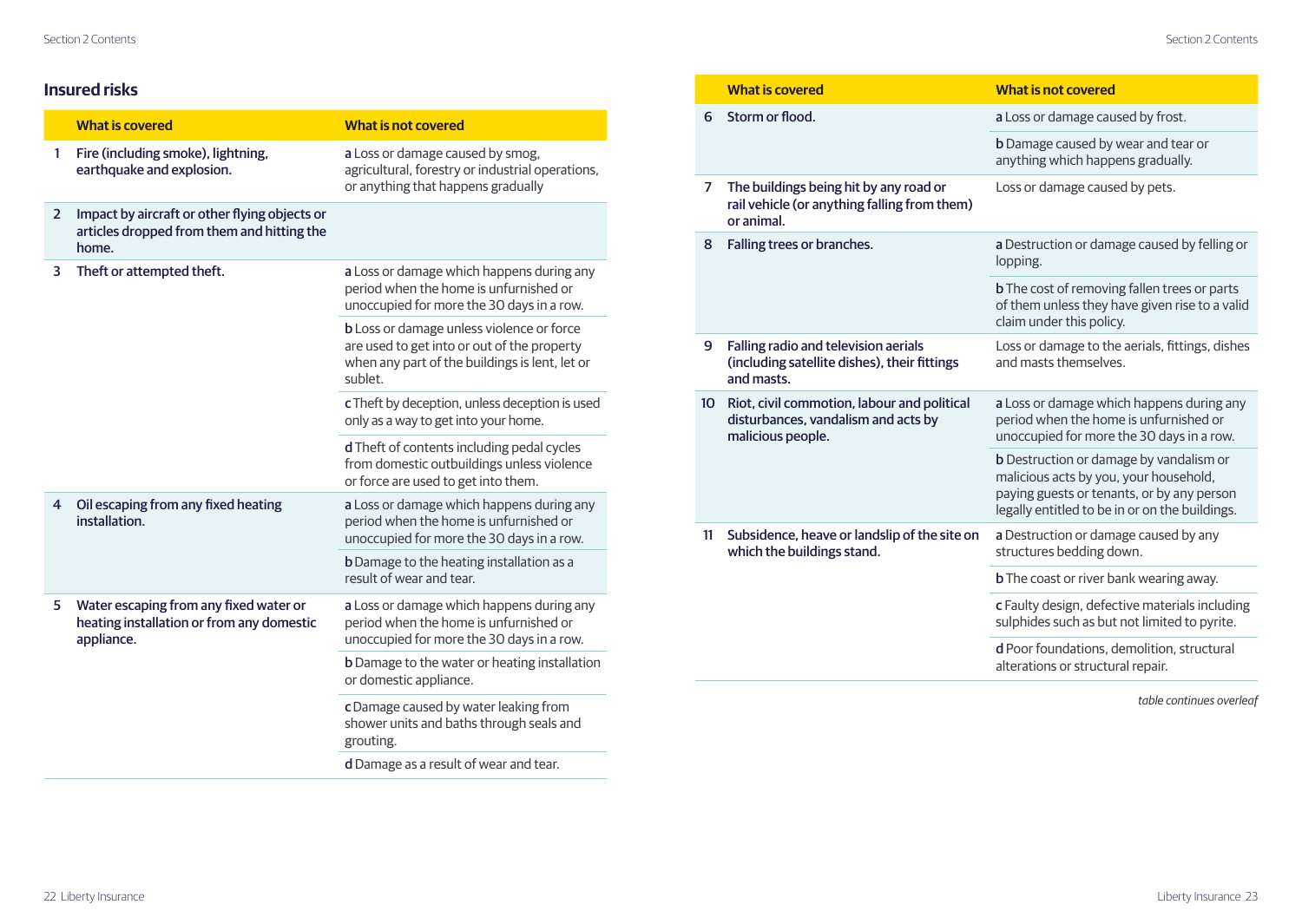## **Part B Additional Cover – Contents**

#### **Excess**

You must pay the excess (the first amount of any claim you make) as shown in the schedule, for each claim you make unless we say otherwise in the policy.

# a Money and credit cards within the home

This extension insures:

i money belonging to you or a member of your household up to €500 (unless we say otherwise in the schedule in any one period of insurance); and

ii amounts which you may legally have to pay under the terms of any credit card or cash-dispenser card as a result of losing that card and it then being fraudulently used (up to €1,500 unless we say otherwise in the schedule in any one period of insurance).

#### **What is covered What is not covered**

- Money and cards held for business use.
- Shortages due to mistakes or neglect.
- Any loss not reported to the Gardai within 24 hours of discovering it.
- Any loss you suffer after reporting the loss to the issuing authority.
- Liability resulting from:
- failure to report to the card-issuing authority immediately (no later than 24 hours) on discovering the loss;
- failure to keep to the conditions under which the card is issued; or
- from fraudulent use of the card by any person related to you or by a member of your household.

#### b Frozen foods

This extension covers the contents of a deep freeze or refrigerator if they are spoilt, up to €700 unless we say otherwise in the schedule. The cover applies if the loss happens in your home and is caused by: i the accidental failure of the freezing unit; ii a refrigerant or refrigerant fumes; or iii accidental failure of the electricity or gas supply which is not a deliberate act of the supply authority.

c Pedal Cycle cover away from the home This extension covers pedal cycles and accessories on them up to €600 for loss or damage away from the home for each cycle. If you have purchased additional pedal cycle cover, this limit is increased up to €1500 with full details shown in your schedule.

• Loss or damage if the deep freeze or refrigerator is more than 10 years old.

• Loss or damage which happens during any period when the home is unfurnished or unoccupied for more the 30 days in a row.

i Any bicycle left unattended and unlocked away from the home, outbuildings or boundary.

ii Electric bicycles and e-scooters are excluded from loss or damage under this section.

The first amount of the claim, as shown in the schedule as 'Pedal cycles' excess of €125 applies to this section of the policy.

|                                                                                                                                     | <b>What is covered</b>                                                                                                                                                                                                           | <b>What is not covered</b>                                                                                                                                                                                                                                                                                                                                                                                                                                                                                                                                                                                                                  |
|-------------------------------------------------------------------------------------------------------------------------------------|----------------------------------------------------------------------------------------------------------------------------------------------------------------------------------------------------------------------------------|---------------------------------------------------------------------------------------------------------------------------------------------------------------------------------------------------------------------------------------------------------------------------------------------------------------------------------------------------------------------------------------------------------------------------------------------------------------------------------------------------------------------------------------------------------------------------------------------------------------------------------------------|
| d<br>TV, video, audio and computer equipment<br>Accidental damage, while in the home, to TV,<br>video, audio and computer equipment |                                                                                                                                                                                                                                  | i Damage to tapes, cassettes, cartridges,<br>records or discs of any kind.                                                                                                                                                                                                                                                                                                                                                                                                                                                                                                                                                                  |
|                                                                                                                                     | ii Damage to equipment designed to be<br>portable while it is being transported, carried<br>or moved.                                                                                                                            |                                                                                                                                                                                                                                                                                                                                                                                                                                                                                                                                                                                                                                             |
|                                                                                                                                     |                                                                                                                                                                                                                                  | iii Damage to mobile phones or mobile<br>phone equipment.                                                                                                                                                                                                                                                                                                                                                                                                                                                                                                                                                                                   |
|                                                                                                                                     |                                                                                                                                                                                                                                  | iv Lost, destroyed or corrupted information<br>or programs.                                                                                                                                                                                                                                                                                                                                                                                                                                                                                                                                                                                 |
|                                                                                                                                     |                                                                                                                                                                                                                                  | We will not pay more than $E$ 2,000 for any<br>one item.                                                                                                                                                                                                                                                                                                                                                                                                                                                                                                                                                                                    |
| e                                                                                                                                   | Visitors' personal belongings                                                                                                                                                                                                    | i Property owned by paying guests.                                                                                                                                                                                                                                                                                                                                                                                                                                                                                                                                                                                                          |
|                                                                                                                                     | We will pay for loss or damage to your visitors'<br>personal belongings while they are temporarily<br>in your home, where that loss or damage<br>is caused by any of the insured risks under<br>Section 2 Part A of this policy. | ii We will not pay more than €1,000 for any<br>one claim under this section.                                                                                                                                                                                                                                                                                                                                                                                                                                                                                                                                                                |
|                                                                                                                                     |                                                                                                                                                                                                                                  | Exclusions to a-e above<br>i Damage caused by misuse.<br>ii Mechanical or electrical breakdown<br>(except for item b).<br>iii Loss or damage by wear and tear,<br>atmospheric or climatic conditions,<br>movement, settlement or shrinkage, wet or<br>dry rot, vermin, insects, fungus or anything<br>which happens gradually.<br>iv Damage caused by the process of<br>cleaning, repairing, taking apart, changing or<br>restoring;<br>v Damage by chewing, scratching, tearing or<br>fouling by domestic animals.<br>vi Property owned or used for business<br>purposes (other than home office<br>equipment).<br>table continues overlea |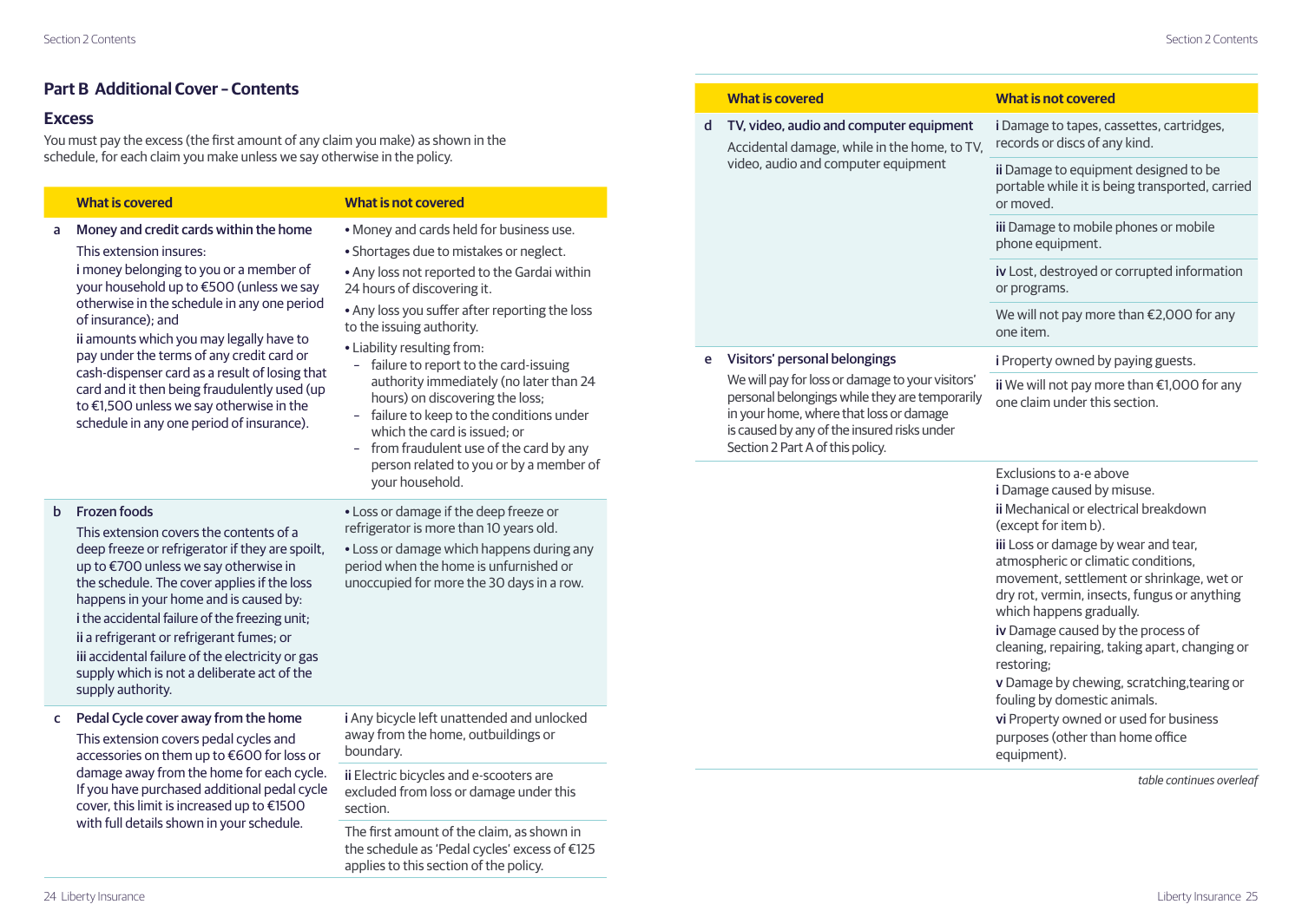#### **What is covered What is not covered**

#### f Replacement locks

We will pay the cost of replacing locks (including keys) to any outside door of the home if the keys have been stolen from the home or stolen from a member of your household during an assault.

#### g Breaking glass

We will cover accidental breakage of mirrors. ceramic glass in cooker hobs, plate-glass tops to furniture and fixed glass in furniture while in the home.

#### h Contents temporarily moved

Loss of or damage to contents (not including money, TV, audio, video or computer equipment) while they are temporarily moved elsewhere in the Republic of Ireland, Northern Ireland, Great Britain, the Isle of Man and the Channel Islands, caused by the insured risks under Section 2 Part A.

We will pay the cost of preparing new title deeds for your home if they are lost or damaged by any of the insured risks under Section 2 Part A while in your home or kept by a bank, solicitor or mortgage lender.

We will not pay more than €650 for any one claim under this section.

Loss or damage which happens during any period when the home is unfurnished or unoccupied for more the 30 days in a row.

i Damage by storm or flood to property not in a building.

ii Theft, other than:

- from a bank;
- from any building where you or a member of your household is living, employed or involved in business; or
- while being moved to or from any bank or safe deposit while in your charge or that of someone you have authorised.

iii Property moved to be sold, exhibited or to a storage facility.

iv Property more specifically insured.

The accidental damage extension does not apply to this section.

We will not pay more than 15% of the contents sum insured for this extension.

We will not pay more than €750 for any one claim.

The excess will not apply to claims under this section.

#### Tenant's liability

i We will cover damage to the buildings and decorations inside for which you are responsible as a tenant if the damage is caused by one of the risks shown in section 1. ii We will also cover accidental damage for which you are responsible as a tenant to underground water, drain, sewage and gas pipes and underground electricity and phone cables extending from the buildings to the public mains, including underground television cables and oil pipes.

k Loss of rent or the cost of alternative accommodation

If your private home or rented property becomes unhabitable because of loss or damage caused by any of the insured risks we will pay: i the rent for which you as a tenant are legally responsible; or

ii the reasonable cost of other similar accommodation for the period you cannot live in the home; or iii the amount of rent you would have received if your home was let;

#### Wedding and Christmas gifts

The contents sum insured is automatically increased by 10%: i during the month of December only, to cover gifts and extra food and drink for the Christmas season; or ii during one month before and one month after the wedding of any member of your household, to cover wedding gifts.

#### **What is covered What is not covered**

Loss or damage which happens during any period when the home is unfurnished or unoccupied for more the 30 days in a row. We will not pay more than 10% of the contents sum insured for this extension. The excess will not apply to claims under this section. a We will not pay more than 15% of the contents sum insured under this section. b Loss of rent if your home is not rented at the time of loss. c Any rent owed by tenants to you prior to the loss or after the home is fit to let. The excess will not apply to claims under this section.

*table continues overleaf*

Title deeds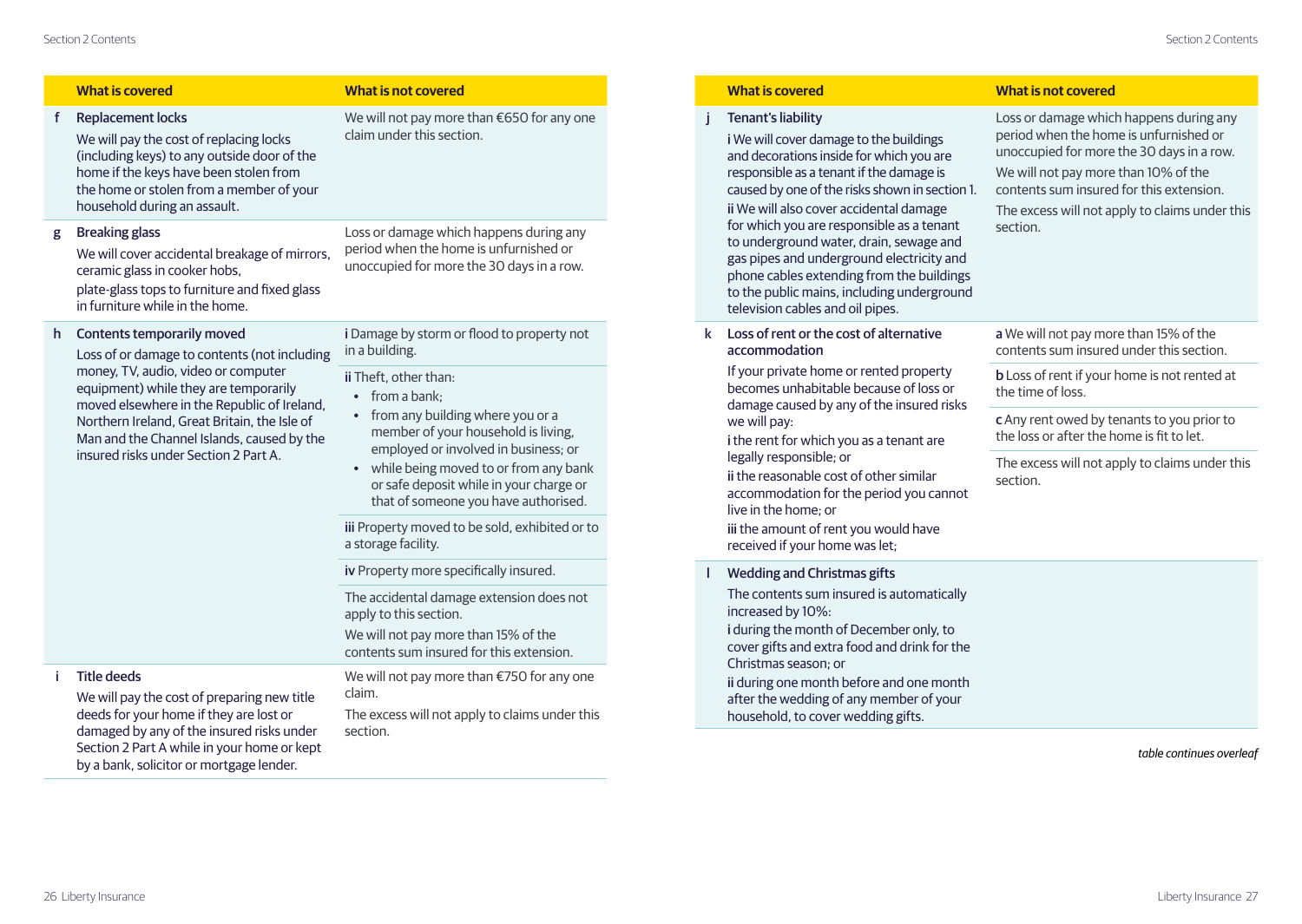|              | <b>What is covered</b>                                                                                                                                                                                                                                                                                                                                               | <b>What is not covered</b>                                                                                         |
|--------------|----------------------------------------------------------------------------------------------------------------------------------------------------------------------------------------------------------------------------------------------------------------------------------------------------------------------------------------------------------------------|--------------------------------------------------------------------------------------------------------------------|
| m            | Fatal injury benefit<br>We will pay €5,000 if you, your spouse, civil<br>partner or co-habitant, either separately or<br>together, as a result of an injury in the home<br>caused by fire or an assault by intruders. We<br>will only pay this benefit if you, your spouse,<br>civil partner or co-habitant (or both of you)<br>dies within 90 days of the incident. | The excess will not apply to claims under this<br>section.                                                         |
| $\mathsf{n}$ | Jury service<br>We will pay €25 a day for each day you or<br>your spouse, civil partner or co-habitant are<br>in court for jury service, as long as you give<br>us satisfactory written proof of your jury<br>service. A claim under this section will not<br>affect your no-claims discount.                                                                        | We will not pay more than €700 for any one<br>claim.<br>The excess will not apply to claims under this<br>section. |
| O            | Contents in the garden<br>Loss or damage to contents not in the home<br>but within the boundaries of your home<br>caused by the insured risks listed in Part A of<br>Section 2 Contents.                                                                                                                                                                             | i We will not pay more than €650 for any<br>one claim.                                                             |
|              |                                                                                                                                                                                                                                                                                                                                                                      | ii Loss or damage specifically excluded by<br>Part A of Section 2 Contents.                                        |
|              |                                                                                                                                                                                                                                                                                                                                                                      | iii Any pedal cycle left unattended and<br>unlocked within the boundaries of your<br>home.                         |
| p            | <b>Fire Brigade Charges</b><br>Fire Brigade charges up to €2,000 to<br>control or extinguish a fire likely to affect<br>your Contents, provided that these charges<br>are not covered elsewhere under any other<br>Insurance policy. The most we will pay is<br>€2,000 for any one claim under this policy.                                                          |                                                                                                                    |

## **Optional extension**

# **Part C Accidental damage – Contents**

This extension only applies if the schedule shows that you have accidental damage cover for contents.

### **Excess**

You must pay the excess (the first amount of any claim you make) as shown in the schedule of each claim.

| <b>What is covered</b>                                | <b>What is not covered</b>                                                                                                                                                                                                     |
|-------------------------------------------------------|--------------------------------------------------------------------------------------------------------------------------------------------------------------------------------------------------------------------------------|
| We will pay for accidental damage to the<br>contents. | a Damage while your home, or any part of it,<br>is lent. let or sublet.                                                                                                                                                        |
|                                                       | <b>b</b> Loss or damage which happens during<br>any period when the home is unfurnished or<br>unoccupied for more the 30 days in a row.                                                                                        |
|                                                       | c Damage by wear and tear, atmospheric or<br>climatic conditions, movement, settlement<br>or shrinkage, wet or dry rot, vermin, insects,<br>fungus, electrical or mechanical breakdown<br>or anything which happens gradually. |
|                                                       | <b>d</b> Loss or damage by a cause listed in or<br>specifically excluded by Part A of Section 2<br>Contents.                                                                                                                   |
|                                                       | e Damage due to faulty workmanship,<br>materials or design.                                                                                                                                                                    |
|                                                       | f Demolition of, or structural alteration or<br>structural repair to, your buildings or damage<br>caused by any of these.                                                                                                      |
|                                                       | g Damage caused by the process of<br>cleaning, repairing, taking apart, changing or<br>restoring.                                                                                                                              |
|                                                       | h Damage by chewing, scratching, tearing or<br>fouling by domestic animals.                                                                                                                                                    |
|                                                       | i Damage to clothing, contact lenses,<br>stamps, hearing aids, plants, food or drink,<br>money or pedal cycles.                                                                                                                |
|                                                       | j Cracked, scratched or broken china, marble,<br>porcelain, glass or other similar brittle items.                                                                                                                              |

k Lost or corrupted information or programs.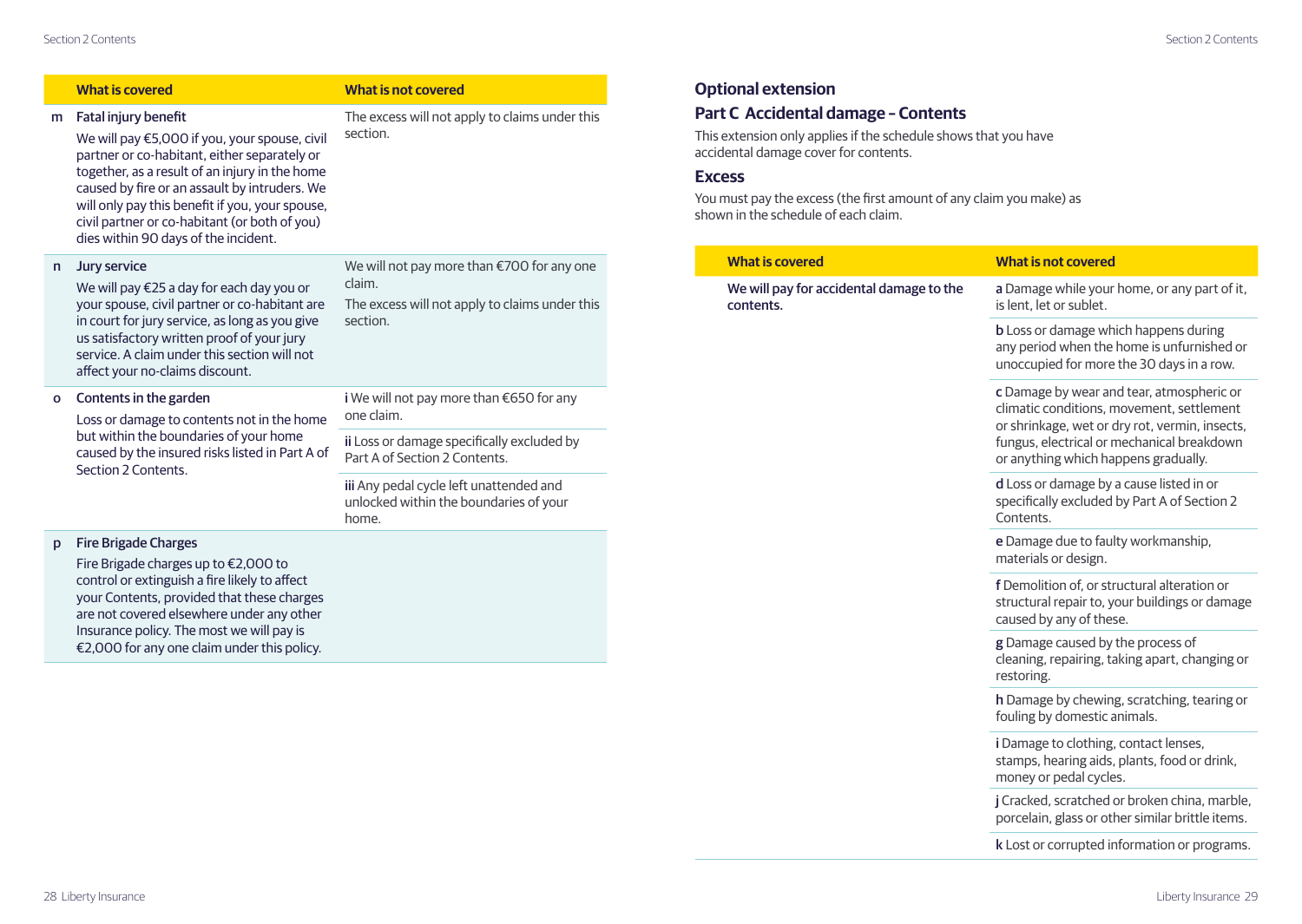### <span id="page-16-0"></span>**How we settle claims**

If your contents are damaged by any of the causes covered under this section we can:

- replace them as new with an equivalent item; or
- pay an amount to replace the items as new with an equivalent item.

However, for items that can be economically repaired we will pay the cost of repair or, if we decide, we will arrange for their repair.

We will not reduce the sum insured after we pay a claim as long as you agree to carry out any recommendations we make to prevent further loss or damage.

The most we will pay will be each sum insured as shown in the schedule (less any excess) and will also depend on any limits shown in the policy. If at the time of loss or damage the sum insured is less than the cost of replacing all the contents as new, we may take off an amount to reflect the difference between these values. For example, if the sum insured is equal to 80% of the cost of replacing all the contents as new, we may pay only 80% of your claim.

If any single event results in a claim under more than one section of the policy, only the highest excess will apply for that event.



# **Section 3 Personal Possessions in or away from the home – 'All risks'**

#### *Please read your schedule to see if this cover applies.*

#### **Excess**

You must pay the excess (the first amount of any claim you make) as shown in the schedule of each claim.

| <b>What is covered</b>                                                                                                                                                                                                                                                                                                                                                                                                                                                                                                                                                                                                  | <b>What is not covered</b>                                                                                                                                                                                                                                                                                                |
|-------------------------------------------------------------------------------------------------------------------------------------------------------------------------------------------------------------------------------------------------------------------------------------------------------------------------------------------------------------------------------------------------------------------------------------------------------------------------------------------------------------------------------------------------------------------------------------------------------------------------|---------------------------------------------------------------------------------------------------------------------------------------------------------------------------------------------------------------------------------------------------------------------------------------------------------------------------|
| We will cover loss of or damage to:<br>1. any item specified in the schedule up to<br>each sum insured shown in the schedule<br>while in the control of a member of your<br>household:<br>2. personal belongings up to each sum<br>insured for unspecified items shown in the<br>schedule (there is a limit of €1,500 for any<br>one item) while in your or a member of your<br>household's control.<br>This applies:<br>• anywhere in the Republic of Ireland,<br>Northern Ireland, Great Britain, or the<br>Continent of Europe; and<br>• elsewhere in the world for up to 60 days<br>in any one period of insurance. | a Items that don't belong to you or a<br>member of your household.                                                                                                                                                                                                                                                        |
|                                                                                                                                                                                                                                                                                                                                                                                                                                                                                                                                                                                                                         | <b>b</b> Damage caused by misuse.                                                                                                                                                                                                                                                                                         |
|                                                                                                                                                                                                                                                                                                                                                                                                                                                                                                                                                                                                                         | c Any sports equipment while you are<br>using it.                                                                                                                                                                                                                                                                         |
|                                                                                                                                                                                                                                                                                                                                                                                                                                                                                                                                                                                                                         | d Damage by wear and tear, atmospheric or<br>climatic conditions, movement, settlement<br>or shrinkage, wet or dry rot, vermin, insects,<br>fungus, mechanical or electrical breakdown<br>or anything which happens gradually.                                                                                            |
|                                                                                                                                                                                                                                                                                                                                                                                                                                                                                                                                                                                                                         | e Damage by faulty workmanship, materials<br>or design                                                                                                                                                                                                                                                                    |
|                                                                                                                                                                                                                                                                                                                                                                                                                                                                                                                                                                                                                         | f Damage by chewing, scratching, tearing or<br>fouling by domestic animals.                                                                                                                                                                                                                                               |
|                                                                                                                                                                                                                                                                                                                                                                                                                                                                                                                                                                                                                         | g Any person, authority or agency<br>confiscating or holding your property or<br>attempting to do so.                                                                                                                                                                                                                     |
|                                                                                                                                                                                                                                                                                                                                                                                                                                                                                                                                                                                                                         | h Motor vehicles (including ride-on<br>lawnmowers), boats, aircraft (to include<br>hand-propelled or model aircraft), drones,<br>pedal cycles, electric bicycles and e-scooters,<br>camping equipment, caravans, trailers and<br>accessories, pets, livestock, mobile phones<br>and accessories, money, contact lenses or |

hearing aids.

i Property owned or used for business purposes (other than home office equipment).

*table continues overleaf*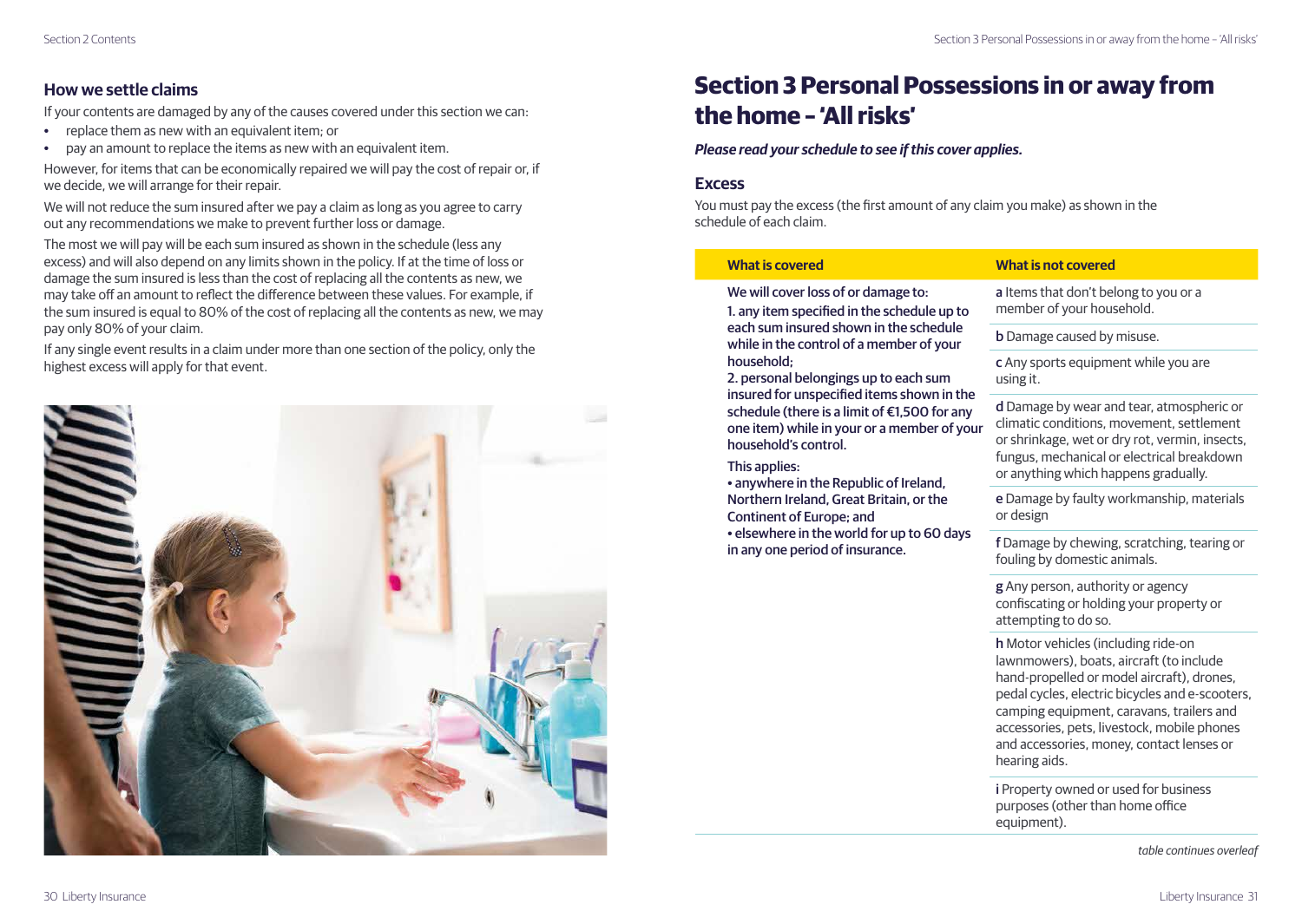<span id="page-17-0"></span>

| <b>What is covered</b> | <b>What is not covered</b>                                                                                                                                                                                                                                            |
|------------------------|-----------------------------------------------------------------------------------------------------------------------------------------------------------------------------------------------------------------------------------------------------------------------|
|                        | j Damage caused by the process of cleaning,<br>repairing, taking apart, changing or<br>restoring.                                                                                                                                                                     |
|                        | k Cracked, scratched or broken china,<br>marble, porcelain, glass or other similar<br>brittle items.                                                                                                                                                                  |
|                        | I Lost or corrupted information or programs                                                                                                                                                                                                                           |
|                        | <b>m</b> Theft from an unattended motor<br>vehicle, unless the item is in a locked boot.<br>hidden luggage compartment or glove<br>compartment and force has been used to<br>enter the vehicle - we will also pay no more<br>than $\epsilon$ 635 in any one incident. |
|                        | n Loss or damage by a cause listed in or<br>specifically excluded by Part A of Section 2<br>Contents.                                                                                                                                                                 |

### **How we settle claims**

When you make a claim for the loss of or damage to any property insured under this section we can choose to:

- replace the item as new with a similar item; or
- pay an amount to replace the item with an equivalent item.

We will not take off an amount for wear and tear as long as the sum insured represents at least the full replacement value of all the property insured.

Where an item is specified in the schedule we will need a valuation or receipt (if you have not already provided one) if you make a claim. The valuation or receipt must be from before the loss or damage and not more than two years old.

The most we will pay will be each sum insured as shown in the schedule (less any excess) and will also depend on any limits shown in the policy.

If any single event results in a claim under more than one section of the policy, only the highest excess will apply for that event.

# **Section 4 Liabilities**

# **Part A Public liability**

| <b>What is covered</b>                                                                                                                                                                                                                                                                                                                                                                                                                                                                                                                                          | <b>What is not covered</b>                                                                                                                                                                                                                                                                                                                                                                                                                                                                                                                                       |
|-----------------------------------------------------------------------------------------------------------------------------------------------------------------------------------------------------------------------------------------------------------------------------------------------------------------------------------------------------------------------------------------------------------------------------------------------------------------------------------------------------------------------------------------------------------------|------------------------------------------------------------------------------------------------------------------------------------------------------------------------------------------------------------------------------------------------------------------------------------------------------------------------------------------------------------------------------------------------------------------------------------------------------------------------------------------------------------------------------------------------------------------|
| If the schedule shows that Section 1<br>Buildings applies, we will cover damages<br>that you are legally liable for as the owner<br>of the buildings for accidents which happen<br>during the period of insurance and that<br>result in:<br>• bodily injury, illness or death of any<br>person other than someone you employ or<br>a member of your household; or<br>· loss of or damage to property not owned<br>or in the control of a member of your<br>household.<br>If you die, your legal representative will<br>have the benefit of this section for any | We will not cover any liability arising from:<br>a your trade, profession, business (other<br>than as owner of the buildings) or<br>employment;<br><b>b</b> your personal liability not associated with<br>owning the buildings;<br><b>c</b> owning, having or using lifts or vehicles<br>(mechanically or electrically propelled) or<br>electrically assisted pedal cycles;<br><b>d</b> accepting liability under an agreement<br>unless you would have had the liability if the<br>agreement did not exist;<br>e transmitting Aids or HIV-related illnesses or |
| liability you may have for an event covered<br>by this section.                                                                                                                                                                                                                                                                                                                                                                                                                                                                                                 | any other communicable diseases;<br>f owning any animals;<br>g owning, having or using any aircraft (other                                                                                                                                                                                                                                                                                                                                                                                                                                                       |

than hand-propelled or model aircraft), drones or watercraft (other than manuallyoperated rowing boats, punts or canoes), electric bicycles and e-scooters; h Asbestos or Asbestos dust; or

i owning a spa, whirlpool or hot tub unless it is disinfected and maintained in line with the manufacturer's recommendations.

We will not pay more than €2,600,000 for any one event. We will also pay the claimant's costs and expenses, and your costs and expenses if we have given our written permission.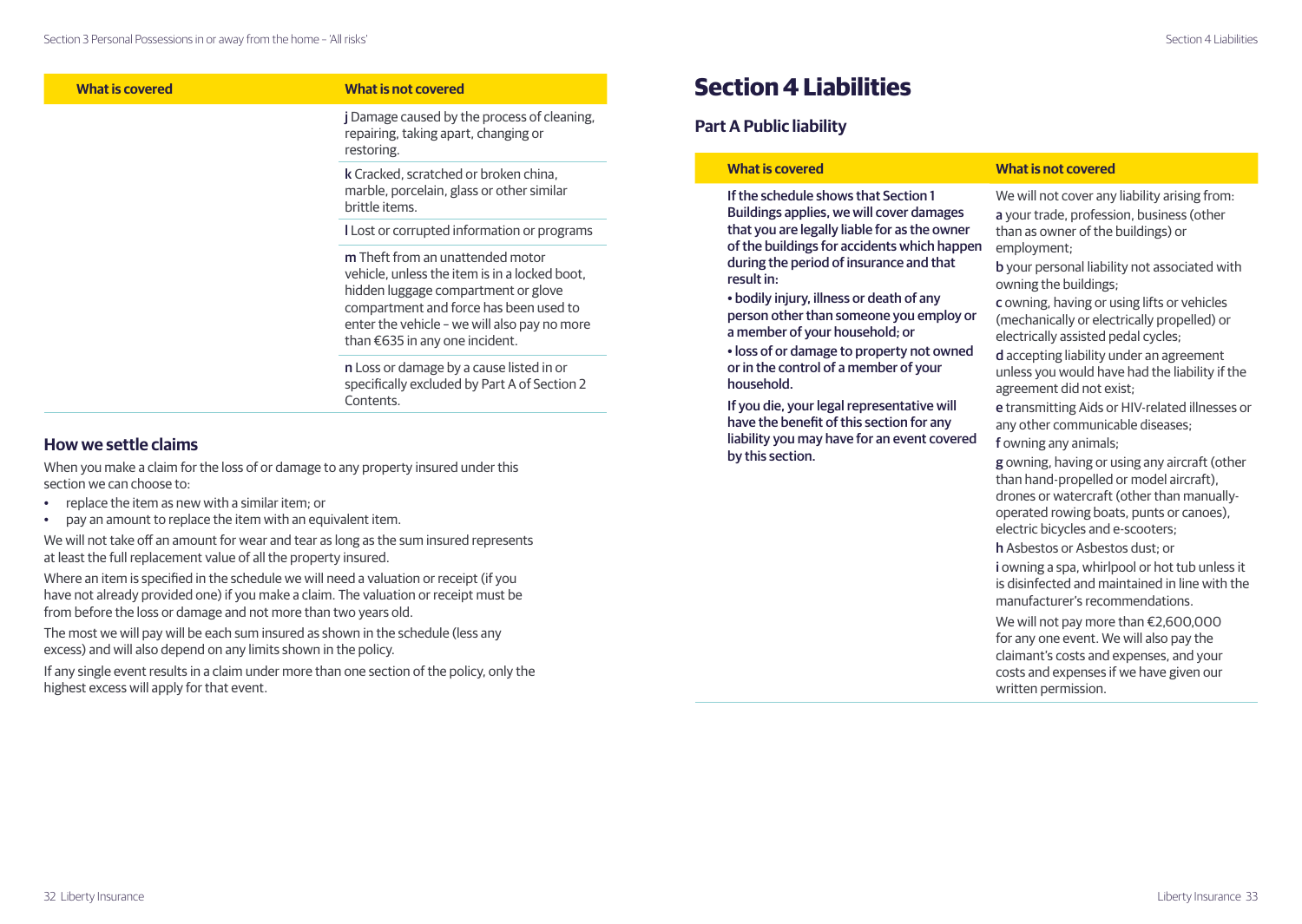### **Part B Personal liability**

#### **What is covered What is not covered**

If the schedule shows that Section 2 Contents applies, we will cover damages that you are legally liable for:

1. as occupier or property owner; or 2. in your personal capacity anywhere in the Republic of Ireland, Northern Ireland, Great Britain, Isle of Man, Channel Islands or elsewhere in the world in the course of a visit not planned to last more than 60 days in a row.

This applies to accidents which happen during the period of insurance and that result in:

• bodily injury, illness or death of any person other than someone you employ or a member of your household; or

• loss of or damage to property not owned or in the control of a member of your household.

If you die, your legal representative will have the benefit of this section for any liability you may have for an event covered by this section.

We will not cover any liability arising from: a your trade, profession, business or employment other than as owner of the buildings;

b you owning or using any land other than the home;

c any deliberate or malicious act;

d owning, having or using lifts, mechanically propelled vehicles (other than pedestriancontrolled gardening tools, motorised wheelchairs or as a passenger on any of these);

e accepting liability under an agreement unless you would have had the liability if the agreement did not exist;

f transmitting Aids or HIV-related illnesses or any sexually-transmitted diseases;

g owning, having or using any aircraft (other than hand-propelled or model aircraft), drones or watercraft (other than model watercraft, manually-operated rowing boats, punts or canoes), electric bicycles and e-scooters;

h owning, having or using a firearm other than licensed sporting guns and airguns; i owning, having or using any dangerous implement (such as chainsaws, blowtorches, welding equipment or any equipment which needs the use of protective clothing) which is being used away from the home; j owning or using any animals other than horses, cats or dogs, or any other animals normally domesticated in Ireland; k owning or using dangerous dogs as defined in regulations made under the Control of Dogs Act 1986 or any further amendments to that Act if the dogs are not owned or used in line with those regulations;

l using entertainment equipment or facilities provided by someone else in connection with a social event;

| Vhat is covered |  |  |
|-----------------|--|--|
|                 |  |  |

#### **What is covered What is not covered**

m owning a spa, whirlpool or hot tub unless it is disinfected and maintained in line with the manufacturer's recommendations; n any liability for which you must have insurance cover under the terms of the Road Traffic Acts; or

o Asbestos or Asbestos dust.

We will not pay more than €2,600,000 for any one event. We will also pay the claimant's costs and expenses, and your costs and expenses if we have given our written permission.

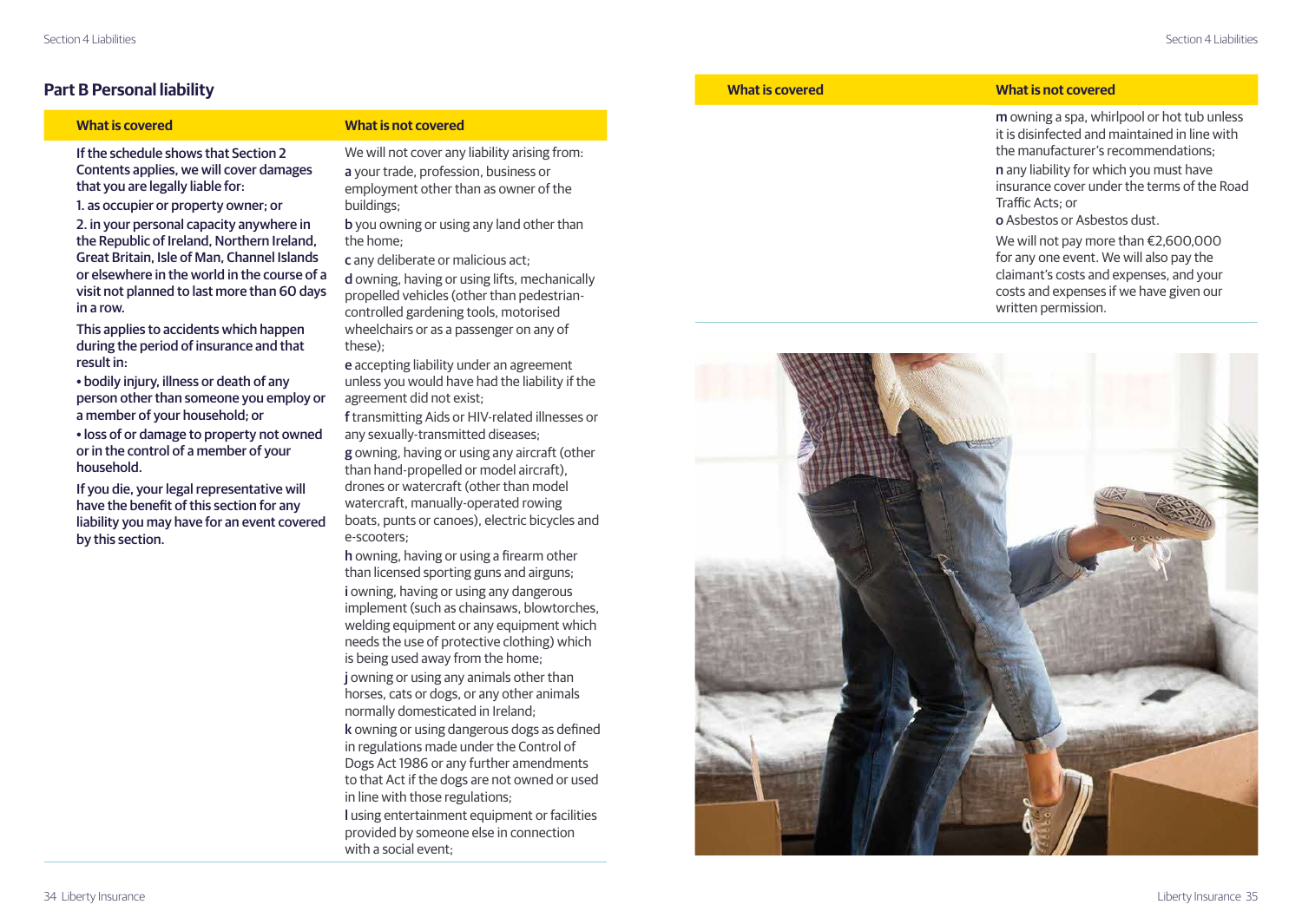### <span id="page-19-0"></span>**Part C Liability to domestic employees**

### **How we settle claims**

#### **Maximum limit of our liability**

For any incident, we may pay you the maximum amount due under this policy or the rest of any maximum amount if we have already made payments for claims arising out of that accident. When we have paid you this, we will no longer be liable to you for the incident other than for the costs you paid or agreed to pay with our permission before we made the maximum payment. We will not be responsible for any damage you claim to have suffered as a result of our action or neglect in connection with this claim or proceedings.

#### **Cover for your personal representatives**

If you die, we will insure your personal representatives for any liability you are responsible for under the terms, conditions and limits of the policy. Your personal representatives must meet any terms and conditions of this policy in the same way.

# **Section 5 Emergency Home Repair**

#### *Please read your schedule to see if you have 'Emergency Home Repair' cover.*

#### We will only cover the cost for repairs we have authorised through the Home emergency helpline

If there is an emergency in your home, we can provide help 24 hours a day, 365 days a year.

If you make a claim under this section, it will not affect your no-claims discount.

# Emergency repair 24-hour helpline **1800 209 300**

# **Definitions**

The following definitions apply as well as the definitions on page 3 of your policy.

- a Emergency repair a repair necessary to make your home safe and to prevent further loss or damage as a result of an unexpected or sudden incident that causes damage to your home by the insured risks on the next page.
- b Emergency an Emergency is defined as an unforeseen or sudden occurrence which results in damage to your domestic property demanding immediate action to:
	- a render the property safe and/or
	- b secure the building against further loss or damage.
- c Home (this definition replaces the definition on page 3 for this section (section 5) only - the private residence (excluding outbuildings) at the address shown in the schedule. Your home must be built of brick, stone or concrete and roofed with slate, tiles or asphalt unless described differently under any endorsement.

## **Cover provided**

We will cover the cost of the call-out, labour and materials needed for the emergency repairs set out on page 38, up to a maximum of €260 plus VAT for each emergency. If the cost of the repairs go above these amounts, you must pay the difference. If the damage is covered by your policy and you make a claim, we will refund this amount less any excess.

This is not a maintenance contract for your home. This section covers emergency repairs and does not replace the cover on your home insurance policy.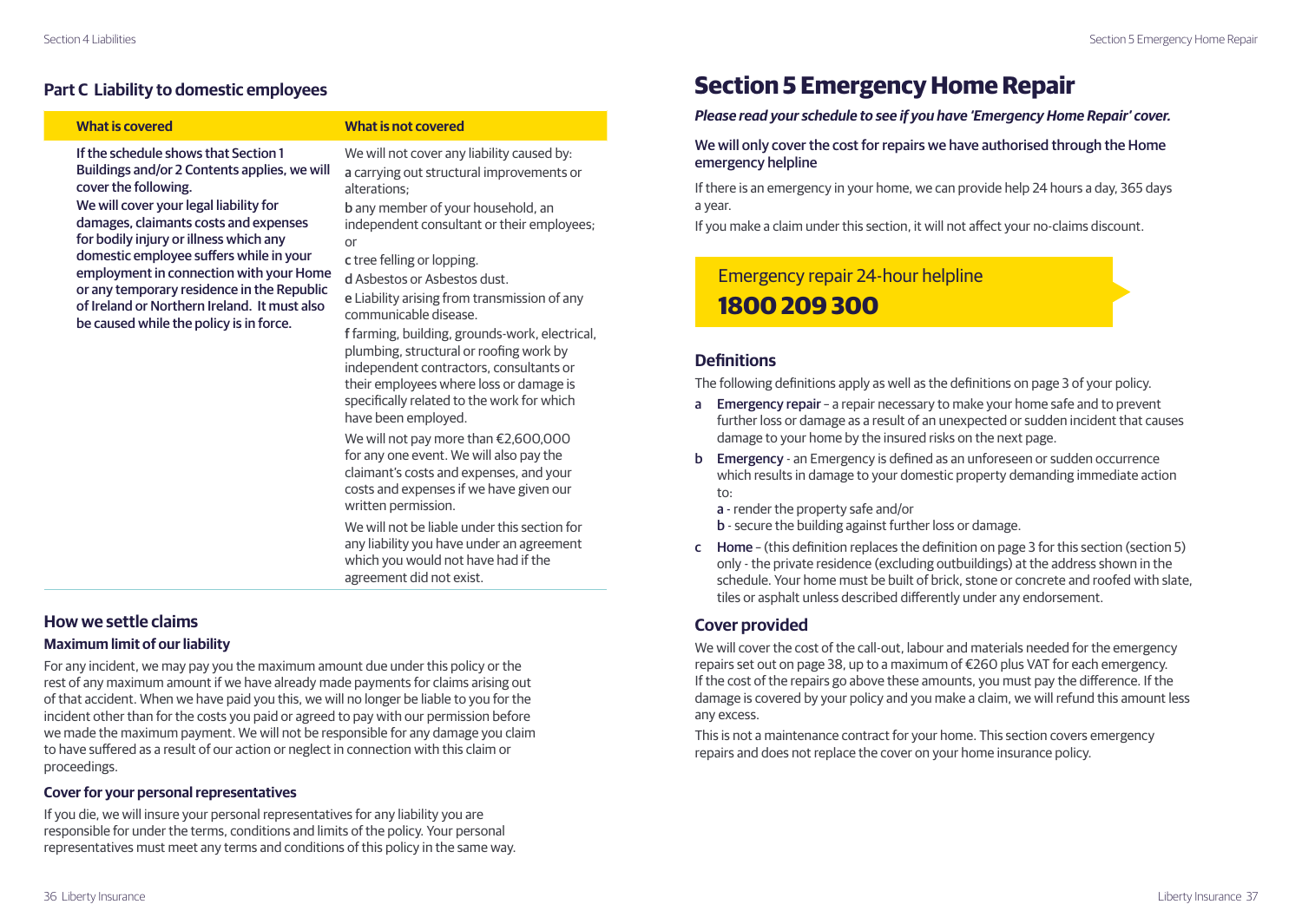### **Insured risks**

|                | <b>What is covered</b>                                                                                                                                                                                                             | <b>What is not covered</b>                                                                                                                                                             |
|----------------|------------------------------------------------------------------------------------------------------------------------------------------------------------------------------------------------------------------------------------|----------------------------------------------------------------------------------------------------------------------------------------------------------------------------------------|
| 1              | Broken or damaged piping, leaks from<br>sanitary fixtures and fittings, radiators<br>and fixed water installations in your home.<br>Blockages in drains or toilet waste pipes.                                                     | a The repair of damage caused by seepage,<br>leaking or dampness even as a result<br>of broken or damaged piping or other<br>installation.                                             |
|                |                                                                                                                                                                                                                                    | <b>b</b> The repair of air-conditioning installations,<br>electric showers, water-filtration units.<br>hot tubs, Jacuzzis, drains and septic tanks<br>outside your home.               |
|                |                                                                                                                                                                                                                                    | c Shared drainage facilities except within the<br>boundary of your home.                                                                                                               |
| $\overline{2}$ | Failure of the electrical supply in your<br>home as a result of a fault or damage to an<br>electrical installation inside the home.                                                                                                | a Repairs to lighting such as (but not limited<br>to) bulbs or fluorescent tubes, free-standing<br>electrical installations such as lamps, home<br>appliances.                         |
|                |                                                                                                                                                                                                                                    | <b>b</b> Alarm or telephone systems.                                                                                                                                                   |
| 3              | Your home being made insecure or if you<br>can't get into your house due to loss or<br>theft of keys, or damage to locks, as a result<br>of theft or any other accidental cause, or if a<br>child has locked themselves in a room. | Any work to:<br>a inside doors or fittings; (other than<br>a situation where a child has locked<br>themselves in a room)<br><b>b</b> mechanical shutters or automatic garage<br>doors. |
| $\overline{4}$ | Broken glass on outside windows or doors<br>which makes your house unsafe.                                                                                                                                                         |                                                                                                                                                                                        |
| 5              | Storm damage or any other accidental<br>damage to the roof which makes your<br>home unsafe.                                                                                                                                        | Any item excluded above.                                                                                                                                                               |
| 6              | The complete failure or breakdown of<br>either the heating and/or hot water supply<br>provided by the primary heating system in<br>the property.                                                                                   | Any primary heating system which has not<br>been maintained in line with manufacturers<br>specifications.                                                                              |

# **Additional services**

Once we have carried out an emergency repair we will also provide the following. Please note any limit outlined below is in addition to the standard limit of €260 +VAT

#### **Urgent message relay**

When an emergency happens within your home, we can pass an urgent message to a family member in this country or abroad.

#### **Emergency services**

If you need the phone number of an emergency service, call the Freephone number 1800 209 300 and we will give you the phone number for the hospital, Garda station, fire brigade or 24-hour pharmacy you need.

#### **Alternative Accommodation**

If the property is deemed uninhabitable. We will provide overnight accommodation for 4 people at an establishment of your choice. Subject to a maximum of €50 per person and an overall limit of €200 for any one incident.

#### **Furniture Storage**

If your property is deemed uninhabitable, and it is necessary to remove household furniture for security reasons, we will provide 7 days storage for your furniture and transport to and from the security storage location up to a distance of 50km from your home. Subject to a maximum of €200 for any one incident.

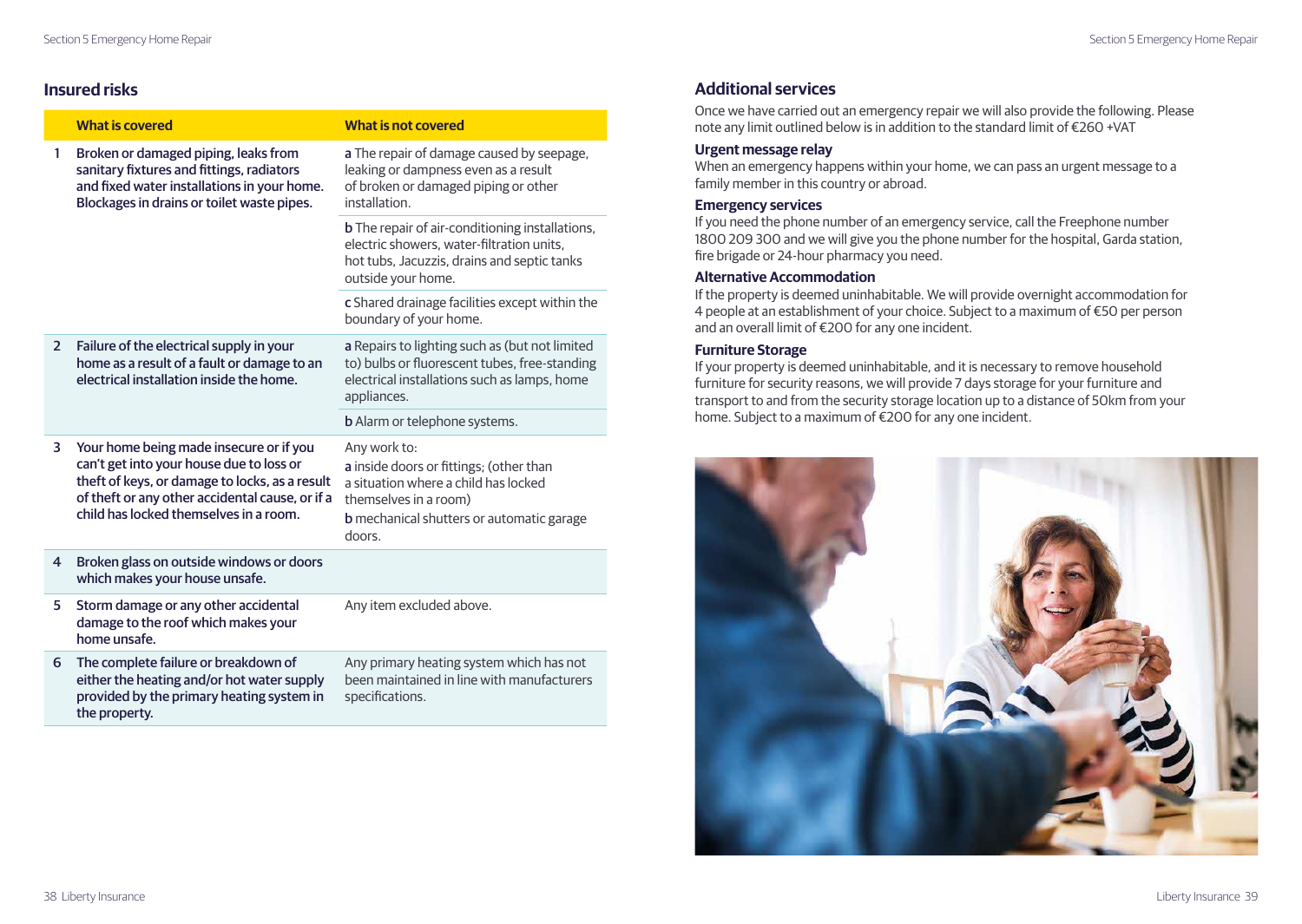# <span id="page-21-0"></span>**General conditions that apply to this section**

- 1 You must keep your home in good condition.
- 2 You must replace any parts of your home which are failing or showing signs of wear and tear as soon as you can after you discover any problems.
- 3 You must quote your policy number when you phone for help and give identification if the operator, tradesperson or any other agent asks for it.
- 4 We will do our best to arrange a quick service for all emergencies, but we cannot guarantee that there will not be delays in severe weather conditions that continue for a long time or if there is a shortage of tradespersons.

### **General exclusions that apply to this section**

We will not cover the following.

- 1 Work that is not an emergency repair as shown on pages 37 and 38.
- 2 Work that is not in your home.
- 3 Work you have carried out without our permission.
- 4 An emergency that could have been avoided or that was deliberate and which was caused by you, a member of your household, your domestic employees or any other person living in the building.
- 5 Damage to your contents.
- 6 Liability or any loss caused by any act carried out to provide the emergency service.
- 7 More than four emergencies in any one period of insurance.

If you have a major emergency which may cause serious damage to property or danger to you or anyone, you should contact the relevant authority or emergency services straightaway.

# **Endorsements**

*These endorsements only apply if they are shown in the schedule.*

### **HHD1 – Valuables limit 40%**

The valuables limit shown in Section 2 Contents is replaced with 40% of the Contents Sum Insured.

### **HHD2 – Valuables limit 50%**

The valuables limit shown in Section 2 Contents is replaced with 50% of the Contents Sum Insured.

### **HHD3 – Minimum security warranty**

There is no cover for loss of or damage to the insured property at the home caused by theft, malicious damage or vandalism unless the following or other security devices as agreed in writing by us apply.

- 1 All outside doors are fitted with a 5 lever mortice deadlock, deadlocking rim latches or key-operated security devices fitted to the top and bottom, as well as the existing locks, or a multi-point locking system that includes a lever or cylinder deadlock.
- 2 All patio or French doors must be fitted with a multi-point locking system that includes a lever or cylinder deadlock.
- 3 All windows on the ground floor and other windows that are easily accessible must be closed and secured.

You must lock all locking devices, take all keys out of the locks and keep them in a safe place whenever you leave the property unattended.

### **HHD4 – Alarm warranty**

We have allowed a discount on your policy as you have told us that you have a burglar alarm fitted to your home. The burglar alarm must;

- 1 be in full working order and set at all times when no person is home; and
- 2 have been fitted by an approved installer: and
- 3 meet EN50131 or IS199 standard.

You must tell us immediately if you receive notice from the Garda or monitoring company (where applicable) warning that they are withdrawing their response to alarm calls. If you do not meet all of the above conditions then we will not pay for any loss or damage by theft or attempted theft.

### **HHD5 – Safe warranty**

We will not pay for loss or damage to items of jewellery specifically referred to in the schedule under Sections 2 or 3 unless:

- 1 you are wearing or carrying them at the time; or
- 2 you keep them in a locked safe and you take all the keys out of your home, whenever there are no responsible adults in your home.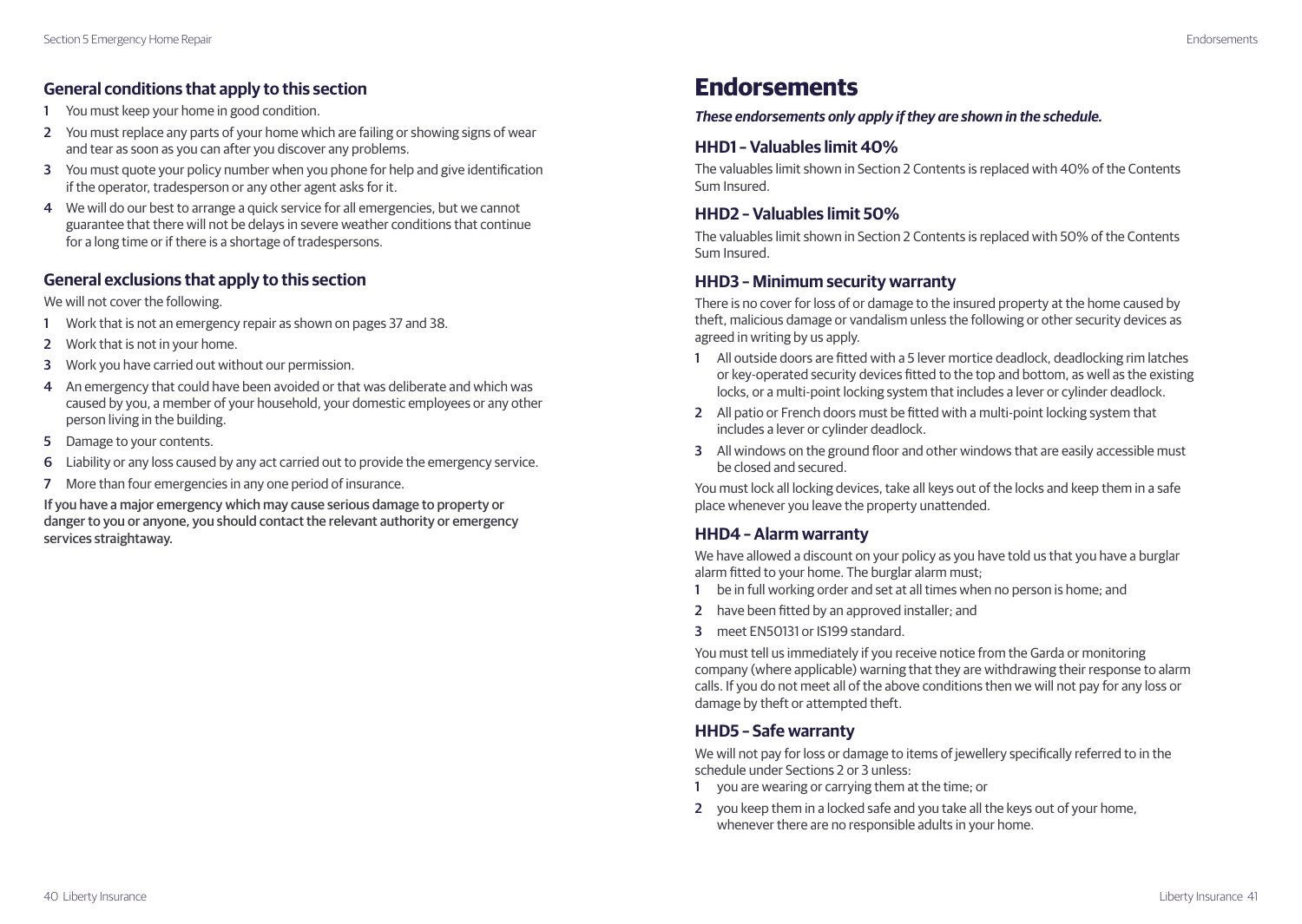# **HHD6 – Childminding**

We have amended, for the purposes of this section, the definition of 'home' to:

Home – the insured property as shown in the schedule and its outbuildings (and which is not used for any business purposes other than paperwork, phone calls, computer work or childminding of up to three children).

We have amended the exclusion of 'your trade, profession, business (other than as owner of the property) or employment' under Section 4 Part A of the policy to 'your trade, profession, business or employment (other than as owner of the property or for childminding of up to three children)'.

We have amended the exclusion of 'your trade, profession, business or employment' under Section 4 Part B of the policy to 'your trade, profession, business or employment (other than for childminding of up to three children)'.

# **HHD7 – Fire-only cover**

The cover under this policy is limited to Section 1 and Insured risk 1 - Fire (including smoke), lightning, earthquake and explosion only until the home is permanently occupied.



# **HHD8 – Flood exclusion**

There is no cover for loss or damage to your buildings or contents (or both) which is caused by flood.

# **HHD9 – Commercial use of outbuildings**

There is no cover for loss or damage to any outbuilding or its contents used for commercial use.

### **HHD10 – Non-standard construction excess**

An increased excess of €1,500 applies to any section of your building which is not built of brick, stone or concrete or roofed with slate, tiles or asphalt.

# **HHD11 – Jewellery settings**

There is no cover for loss or damage to jewellery with a value of more than €10,000, unless their settings are assessed and serviced at least every two years by a qualified professional jeweller. We will also need written confirmation from the jeweller that the settings are in order.

# **HHD12 – Theft restriction clause**

There is no cover for theft or attempted theft, malicious acts or vandalism unless there is evidence that force and violence were used to get into or out of the property covered under this policy.

# **HHD13 – Subsidence exclusion**

There is no cover for loss or damage to your buildings or contents (or both) which is caused by subsidence, heave or landslip.

# **HHD14 – Roof warranty**

It is a condition of the policy that any part of the roof that is flat or roofed with materials other than slate or tiles is inspected and maintained in line with the manufacturer's recommendations. If you have not received maintenance recommendations, the roof must be maintained at least every five years by a qualified roofer or builder. Any work they recommend must be carried out within 30 days.

There is no cover for loss or damage by storm or flood for any area of the property which is covered by a flat roof or material other than slate or tiles if you have not given us proof to confirm the roof has been maintained in line with the requirements shown above.

# **HHD15 – Holiday home**

While the property is unoccupied for more than 30 days, there is no cover for valuables, money or credit cards.

The exclusions of loss or damage while a property is unoccupied for more than 30 days will not apply if you keep to the following conditions.

1 Locks and bolts to outside doors and windows are put into operation.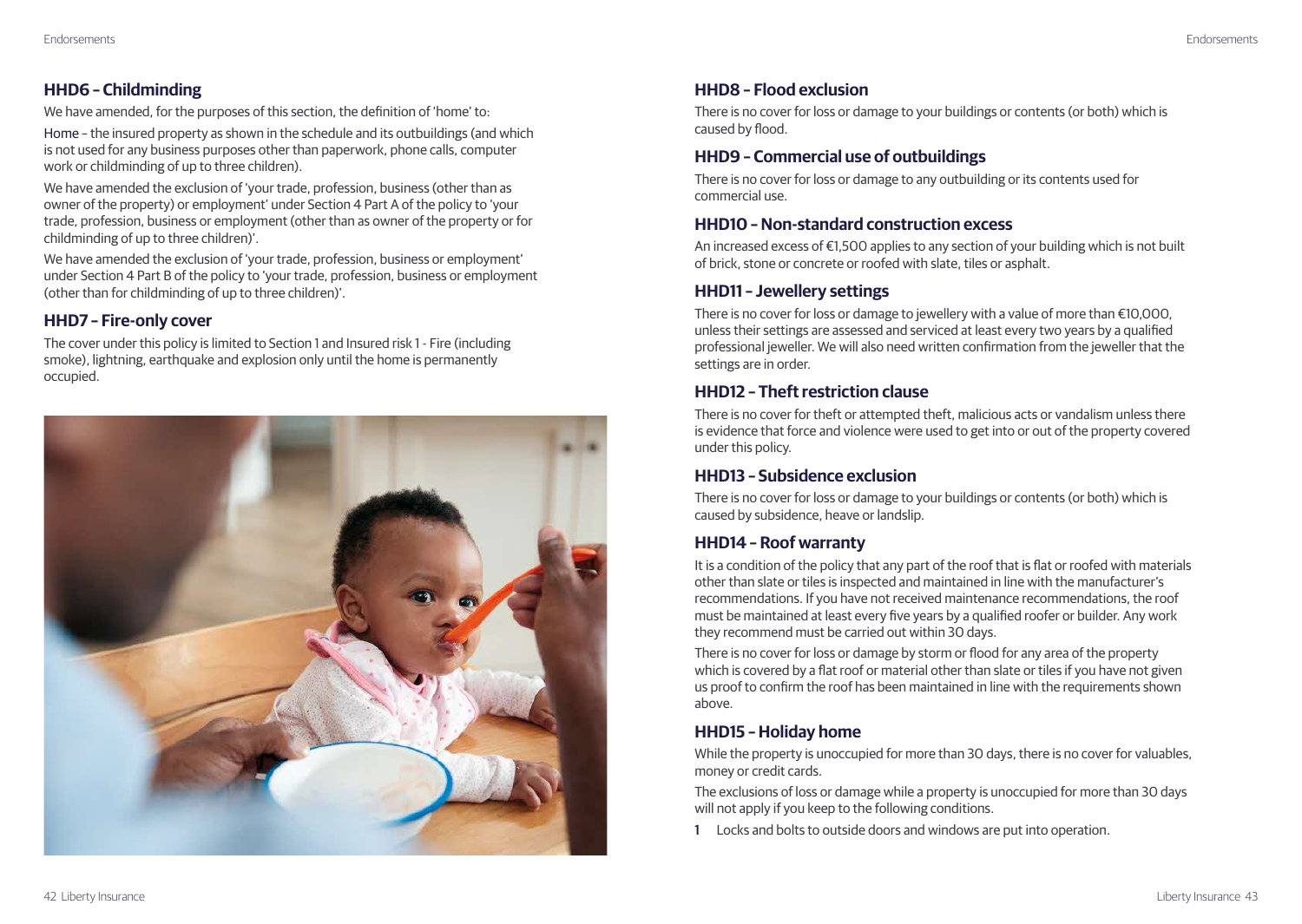- <span id="page-23-0"></span>2 Intruder alarms where installed are put into operation.
- 3 Weekly inspections of the house are carried out by you, your relatives, your neighbours or the managing agents.
- 4 During the months of October to March, you must make sure:
	- a the water supply is turned off at the mains and the water and heating system drained; and
	- b the gas supply and, if no intruder alarm is installed the electricity supply, are turned off at the mains unless you have an automatically controlled heating system which depends on the mains water system and it is kept in constant operation maintaining a temperature of 150C.

### **HHD16 – Increased Escape of water Excess**

An increased excess of €1,000 applies to any claim made for damage caused as a result of an escape of water.

### **HHD17 – Outbuildings of non-standard construction**

There is no cover for loss or damage to any outbuildings or its contents which is built of non-standard construction.

#### **HHD18 – Increased Flood Excess**

An increased excess of €5,000 applies to any loss or damage to your buildings or contents (or both) caused by Flood.

# **Customer care**

We are committed to providing all our customers and claimants with a high standard of service at all times. We realise that things can go wrong and there may be times when you feel our service has let you down. As a valued customer you have the right to complain.

- 1 Please contact our staff first to see if we can resolve any concerns you may have. Phone: 1800 89 1890. If you arranged your policy through a broker you can also contact them.
- 2 If you are not happy with our response, you can send your concerns in writing to our Customer Service Manager at:

Liberty Insurance Dublin Road, Cavan Co Cavan. Email: feedback@libertyinsurance.ie

- 3 We will phone you to let you know we have received your complaint.
- 4 Our staff will try to resolve your complaint immediately. If this is not possible, we promise to acknowledge your complaint within 5 business days of receiving it. In the unlikely event that we have not resolved your complaint within 20 business days of receiving it, we will write and let you know why and what further action we will take.
- 5 If you are not satisfied with our decision, or if we haven't given you a decision within 40 business days, you have the right to refer your complaint to the Financial Services and Pensions Ombudsman at:

The Financial Services and Pensions Ombudsman 3rd Floor Lincoln House Lincoln Place Dublin 2. D02 VH29 Tel: (01) 567 7000 Email: info@fspo.ie Website: www.fspo.ie

Alternatively, any dispute between you and us about our liability for a claim or the amount to be paid, where the amount of the claim is €5,000 or more, must be referred within 12 months of the dispute arising, to an arbitrator appointed jointly by you and us. If we cannot agree on an arbitrator, the president of the Law Society of Ireland will appoint an arbitrator. If you do not refer such a dispute to arbitration within 12 calendar months of the dispute arising, the claim shall be deemed to have been abandoned.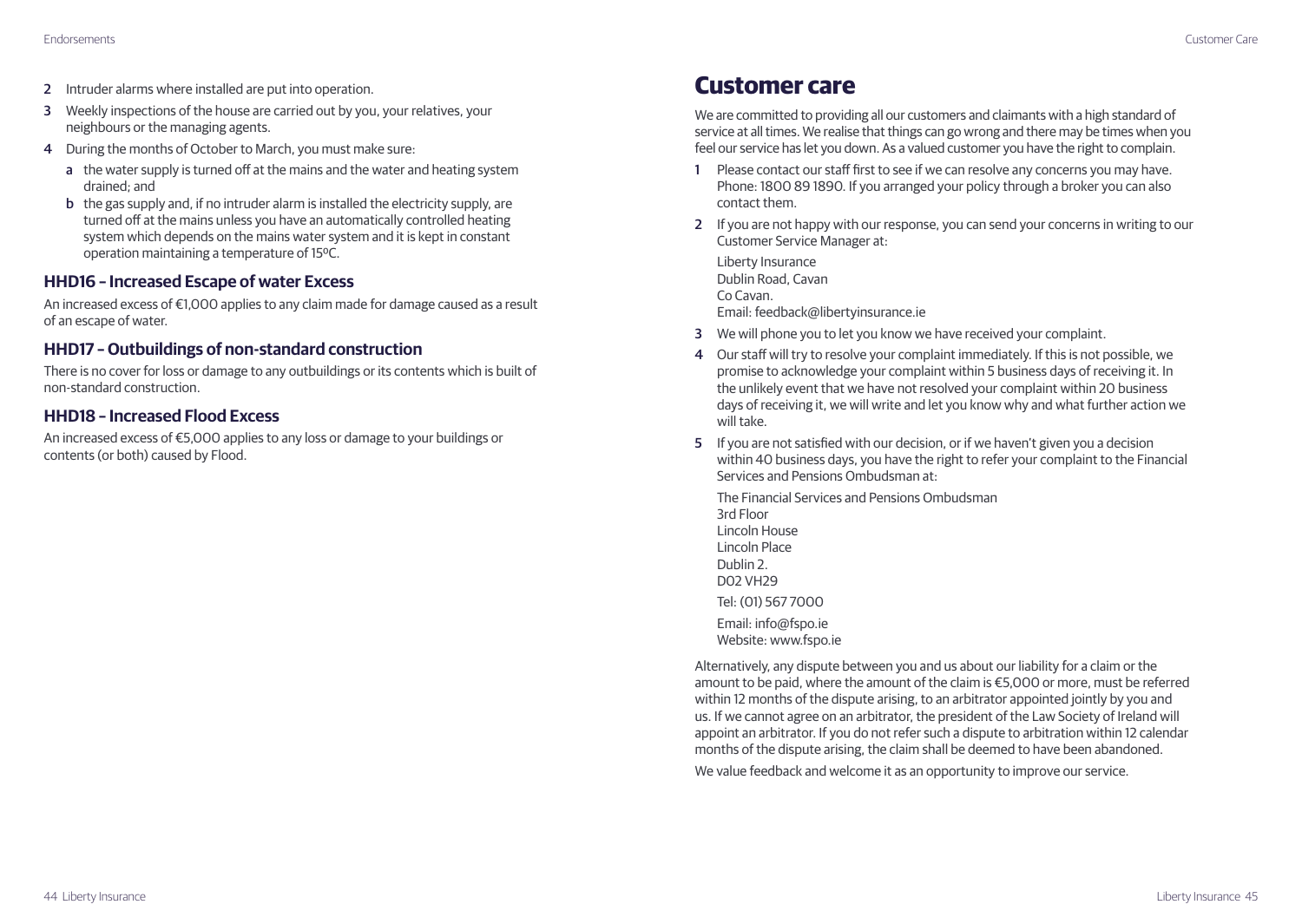# <span id="page-24-0"></span>**Privacy**

Liberty Seguros, Compañía de Seguros y Reaseguros, S.A., (trading in Ireland as Liberty Insurance), is the data controller of your personal data, which will be processed in order to provide our insurance services to you, as well as to comply with our legal obligations. In addition, where you have told us that you are happy to receive marketing information from us (or that you don't object to it), we will process your personal data in order to send you marketing communications about Liberty Seguros' products. You may exercise your rights to access, rectify, erase, restrict, object to the processing of your data or revoke your consent, among other data protection rights, by sending an email to DataProtectionOfficer@libertyinsurance.ie. You can find more information on the processing of your personal data, as well as regarding data recipients in our Customer Data Privacy Notice, which you may either request by email to DataProtectionOfficer@ libertyinsurance.ie or find in our website.